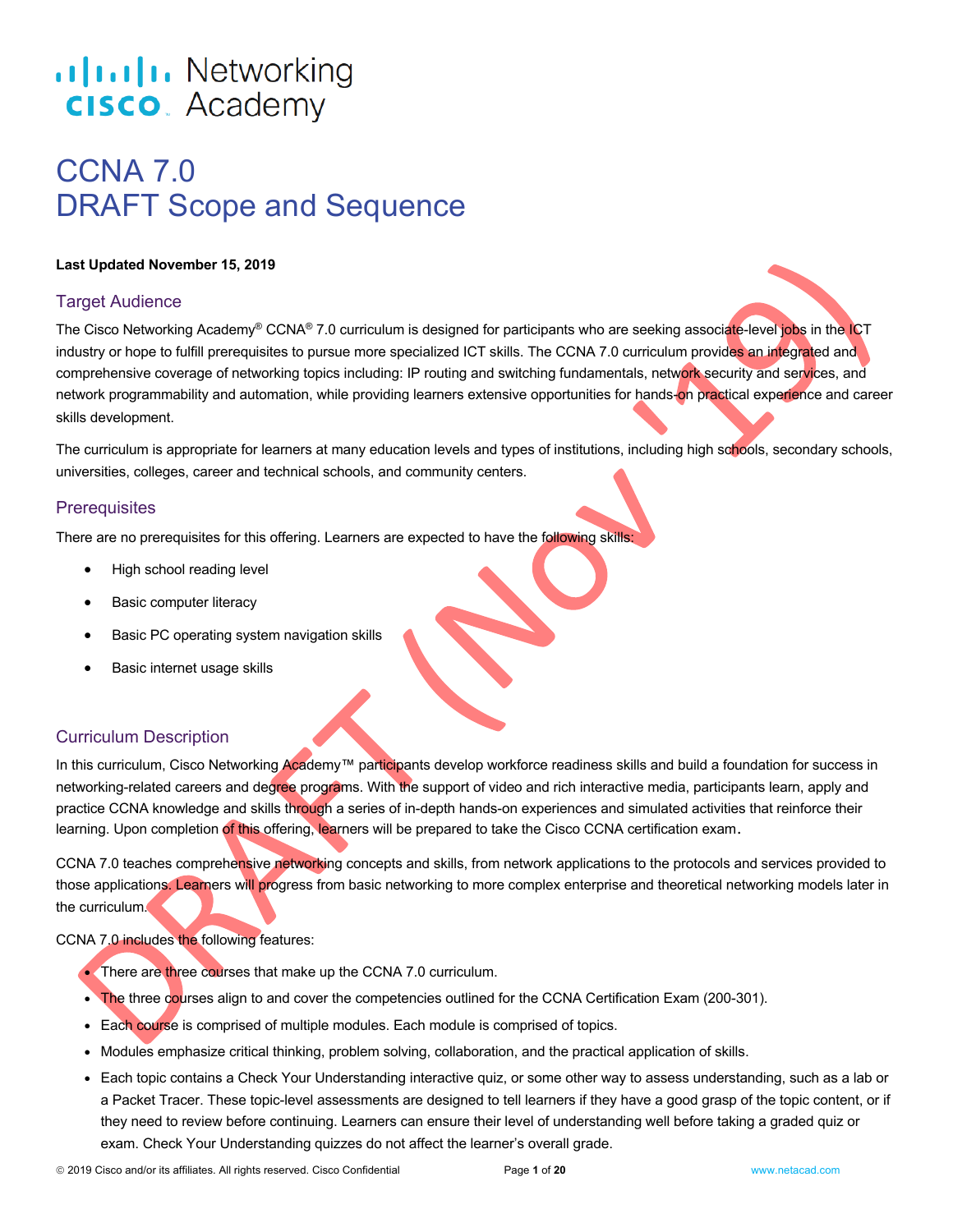- Students learn the basics of routing, switching, and wireless, advanced technologies to prepare for the Cisco CCNA exam, networking related degree programs, and associate-level networking careers.
- The language used to describe networking concepts is designed to be easily understood by learners at all levels and embedded interactive activities help reinforce comprehension.
- Assessments and practice activities are focused on specific competencies to increase retention and provide flexibility in the learning path.
- Multimedia learning tools, including videos, games, and quizzes, address a variety of learning styles and help stimulate learning and promote increased knowledge retention.
- Hands-on labs and Cisco® Packet Tracer simulation-based learning activities help students develop critical thinking and complex problem-solving skills.
- Embedded assessments provide immediate feedback to support the evaluation of knowledge and acquired skills.
- Cisco Packet Tracer activities are designed for use with the latest version of Packet Tracer.

#### **Courses**

The curriculum is divided into three courses. Each course contains roughly 70 hours of course work. Course names and descriptions are as follows:

**CCNAv7: Introduction to Networks (ITN)** The first course in the CCNA curriculum introduces the architectures, models, protocols, and networking elements that connect users, devices, applications and data through the Internet and across modern computer networks - including IP addressing and Ethernet fundamentals. By the end of the course, students can build simple local area networks (LAN) that integrate IP addressing schemes, foundational network security, and perform basic configurations for routers and switches.

**CCNAv7: Switching, Routing, and Wireless Essentials (SRWE)** The second course in the CCNA curriculum focuses on switching technologies and router operations that support small-to-medium business networks and includes wireless local area networks (WLAN) and security concepts. Students learn key switching and routing concepts. They can perform basic network configuration and troubleshooting, identify and mitigate LAN security threats, and configure and secure a basic WLAN.

**CCNAv7: Enterprise Networking, Security, and Automation (ENSA)** The third course in the CCNA curriculum describes the architectures and considerations related to designing, securing, operating, and troubleshooting enterprise networks. This course covers wide area network (WAN) technologies and quality of service (QoS) mechanisms used for secure remote access along with the introduction of software-defined networking, virtualization, and automation concepts that support the digitalization of networks. Students gain skills to configure and troubleshoot enterprise networks, and learn to identify and protect against cybersecurity threats. They are introduced to network management tools and learn key concepts of software-defined networking, including controller-based architectures and how application programming interfaces (APIs) enable network automation.

By the end of the CCNA course series, students gain practical, hands-on experience preparing them for the CCNA certification exam and career-ready skills for associate-level roles in the Information & Communication Technologies (ICT) industry.

Below is a summary list of the modules currently planned in each of the three courses. A detailed list, including a description of each topic contained within each module can be found in the curriculum outline section of this document.

| <b>CCNAv7: Introduction to Networks (ITN)</b>   |                                                                                                                                       |  |
|-------------------------------------------------|---------------------------------------------------------------------------------------------------------------------------------------|--|
| <b>Module</b>                                   | <b>Objective</b>                                                                                                                      |  |
| Networking Today                                | Explain the advances in modern network technologies.                                                                                  |  |
| <b>Basic Switch and Device</b><br>Configuration | Implement initial settings including passwords, IP addressing, and default gateway parameters on a<br>network switch and end devices. |  |
| Protocols and Models                            | Explain how network protocols enable devices to access local and remote network resources.                                            |  |

#### **CCNAv7: Introduction to Networks (ITN)**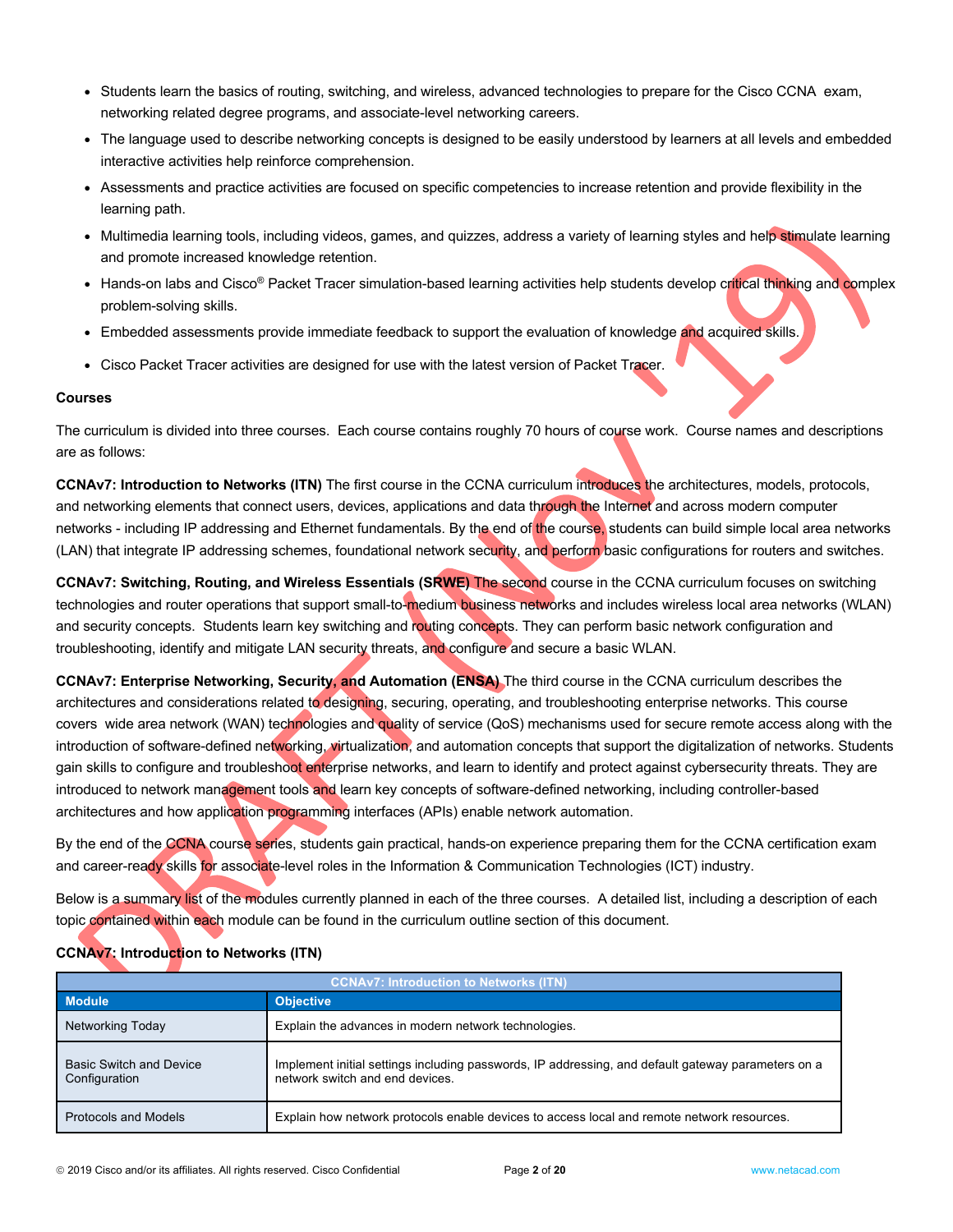| <b>Physical Layer</b>                | Explain how physical layer protocols, services, and network media support communications across<br>data networks. |  |  |
|--------------------------------------|-------------------------------------------------------------------------------------------------------------------|--|--|
| <b>Number Systems</b>                | Calculate numbers between decimal and binary systems.                                                             |  |  |
| Data Link Layer                      | Explain how media access control in the data link layer supports communication across networks.                   |  |  |
| <b>Ethernet Switching</b>            | Explain how Ethernet operates in a switched network.                                                              |  |  |
| Network Layer                        | Explain how routers use network layer protocols and services to enable end-to-end connectivity.                   |  |  |
| <b>Address Resolution</b>            | Explain how ARP and ND enable communication on a local area network.                                              |  |  |
| <b>Basic Router Configuration</b>    | Implement initial settings on a router and end devices.                                                           |  |  |
| <b>IPv4 Addressing</b>               | Calculate an IPv4 subnetting scheme to efficiently segment your network.                                          |  |  |
| IPv6 Addressing                      | Implement an IPv6 addressing scheme.                                                                              |  |  |
| <b>ICMP</b>                          | Use various tools to test network connectivity.                                                                   |  |  |
| <b>Transport Layer</b>               | Compare the operations of transport layer protocols in supporting end-to-end communication.                       |  |  |
| <b>Application Layer</b>             | Explain the operation of application layer protocols in providing support to end-user applications.               |  |  |
| <b>Network Security Fundamentals</b> | Configure switches and routers with device hardening features to enhance security.                                |  |  |
| <b>Build a Small Network</b>         | Implement a network design for a small network to include a router, a switch, and end devices.                    |  |  |

# **CCNAv7: Switching, Routing, and Wireless Essentials (SRWE)**

| <b>CCNAv7: Switching, Routing, and Wireless Essentials (SRWE)</b> |                                                                              |  |  |
|-------------------------------------------------------------------|------------------------------------------------------------------------------|--|--|
| <b>Module</b>                                                     | <b>Objective</b>                                                             |  |  |
| <b>Basic Device Configuration</b>                                 | Configure devices by using security best practices.                          |  |  |
| <b>Switching Concepts</b>                                         | Explain how Layer 2 switches forward data.                                   |  |  |
| <b>VLANs</b>                                                      | Implement VLANs and trunking in a switched network.                          |  |  |
| Inter-VLAN Routing                                                | Troubleshoot inter-VLAN routing on Layer 3 devices.                          |  |  |
| <b>STP</b>                                                        | Explain how STP enables redundancy in a Layer 2 network.                     |  |  |
| EtherChannel                                                      | Troubleshoot EtherChannel on switched links.                                 |  |  |
| DHCP <sub>v4</sub>                                                | Implement DHCPv4 to operate across multiple LANs.                            |  |  |
| <b>SLAAC and DHCPv6 Concepts</b>                                  | <b>Explain the operation of dynamic address allocation in IPv6 networks.</b> |  |  |
| <b>FHRP Concepts</b>                                              | Explain how FHRPs provide default gateway services in a redundant network.   |  |  |
| <b>LAN Security Concepts</b>                                      | Explain how vulnerabilities compromise LAN security.                         |  |  |
| <b>Switch Security Configuration</b>                              | Configure switch security to mitigate LAN attacks.                           |  |  |
| <b>WLAN Concepts</b>                                              | Explain how WLANs enable network connectivity.                               |  |  |
| <b>WLAN Configuration</b>                                         | Implement a WLAN using a wireless router and WLC.                            |  |  |
| <b>Routing Concepts</b>                                           | Explain how routers use information in packets to make forwarding decisions. |  |  |
| <b>IP Static Routing</b>                                          | Configure IPv4 and IPv6 floating static routes.                              |  |  |
| <b>Troubleshoot Static and Default</b><br>Routes                  | Explain how to troubleshoot static and default route configurations.         |  |  |

# **CCNAv7: Enterprise Networking, Security, and Automation (ENSA)**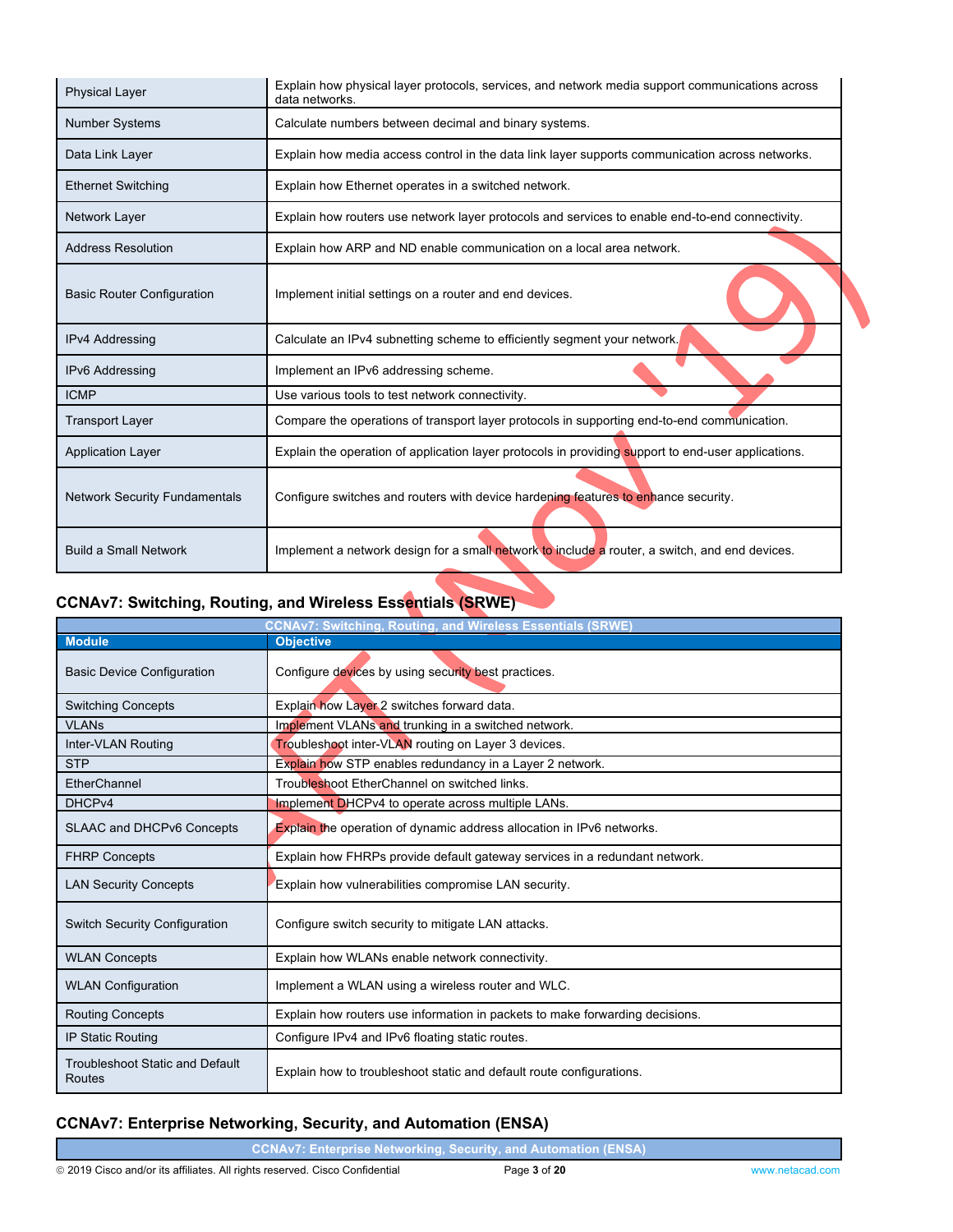| Module                             | <b>Objective</b>                                                                                      |  |
|------------------------------------|-------------------------------------------------------------------------------------------------------|--|
| Single-Area OSPFv2 Concepts        | Explain how single-area OSPF operates in both point-to-point and broadcast multiaccess networks.      |  |
| Single-Area OSPFv2 Configuration   | Implement single-area OSPFv2 in both point-to-point and broadcast multiaccess networks.               |  |
| <b>Network Security Concepts</b>   | Explain how vulnerabilities, threats, and exploits can be mitigated to enhance network security.      |  |
| <b>ACL Concepts</b>                | Explain how ACLs are used as part of a network security policy.                                       |  |
| <b>ACLs for IPv4 Configuration</b> | Implement IPv4 ACLs to filter traffic and secure administrative access.                               |  |
| NAT for IPv4                       | Implement NAT services on the edge router to provide IPv4 address scalability.                        |  |
| <b>WAN Concepts</b>                | Explain how WAN access technologies can be used to satisfy business requirements.                     |  |
| <b>VPN and IPsec Concepts</b>      | Explain how VPNs and IPsec are used to secure site-to-site and remote access connectivity.            |  |
| <b>QoS Concepts</b>                | Explain how networking devices implement QoS.                                                         |  |
| <b>Network Management</b>          | Implement network management protocols to monitor the network.                                        |  |
| Network Design                     | Explain the characteristics of scalable network architectures.                                        |  |
| <b>Network Troubleshooting</b>     | Troubleshoot enterprise networks.                                                                     |  |
| <b>Network Virtualization</b>      | Explain the purpose and characteristics of network virtualization.                                    |  |
| <b>Network Automation</b>          | Explain how network automation is enabled through RESTful APIs and configuration management<br>tools. |  |

### Lab Equipment Requirements

Current designs for lab topologies leverage equipment used in previous CCNA 6.0 version and include options to utilize a 2 router + 2 switch + 1 wireless router physical equipment bundle described below. Labs with more complex topologies will rely on PT as a complementary environment to be used in addition to the physical labs. Detailed equipment information, including descriptions and part numbers for the equipment used in the new CCNAv7 courses previous CCNA 6 version is available in the CCNAv7 Equipment List, which is located on the Cisco NetAcad Equipment Information site.

#### **Baseline Equipment Bundle:**

- 2 x ISR4221/K9 Routers
- 2 x WS-C2960+24TC-L Catalyst switches
- 1 wireless router (generic brand) with WPA2 support
- **Ethernet patch cables**
- PCs minimum system requirements
	- o CPU: Intel Pentium 4, 2.53 GHz or equivalent
		- OS: Microsoft Windows 7, Microsoft Windows 8.1, Microsoft Windows 10, Ubuntu 14.04 LTS, macOS High Sierra and Mojave •
	- o RAM: 4 GB
	- o Storage: 500 MB of free disk space
	- o Display resolution: 1024 x 768
	- Language fonts supporting Unicode encoding (if viewing in languages other than English)
	- Latest video card drivers and operating system updates
- Internet connection for lab and study PCs
- Optional equipment for connecting to a WLAN
	- o 1 printer or integrated printer/scanner/copier for the class to share
	- o Smartphones and tablets are desirable for use with the labs

#### **Software:**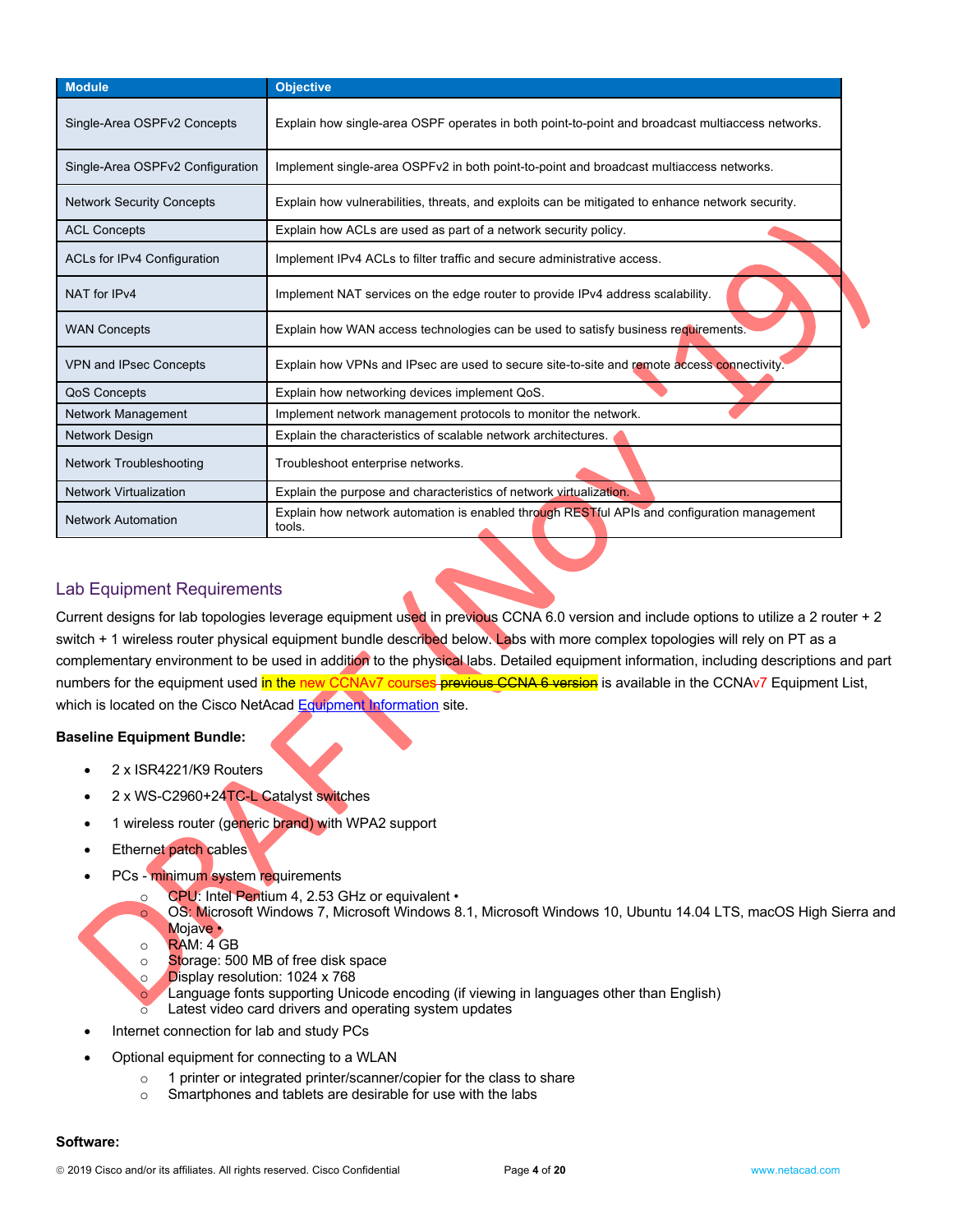- Cisco IOS versions:
	- o Routers: Version IOS XE 16.0 or higher, IP Base feature set.
	- o Switches: Version IOS 15.0 or higher, lanbaseK9 feature set.
- Packet Tracer v7.3
- Open-source server software:
	- o For various services and protocols, such as Telnet, SSH, HTTP, DHCP, FTP, TFTP, etc.
- Tera Term source SSH client software for lab PCs.
- Oracle VirtualBox, most recent version.
- Wireshark version 2.5 or higher.

## CCNA v7.0 Curriculum Outline

This curriculum provides a comprehensive introduction to the networking field and in-depth exposure to fundamental networking, LAN switching, wireless LANs, basic routing, Cybersecurity, WAN concepts, VPNs, QoS, virtualization, and network automation. Threaded throughout the course are security concepts and skills including threat mitigation through LAN security, ACLs, and IPsec. Through hands-on lab activities, students learn how to implement network technologies and troubleshoot common issues.

Listed below are the current set of modules and their associated competencies outlined for this curriculum. Each module is an integrated unit of learning that consists of content, activities and assessments that target a specific set of competencies. The size of the module will depend on the depth of knowledge and skill needed to master the competency. Some modules are considered foundational, in that the artifacts presented, while not assessed, enable learning of concepts that are covered on the CCNA certification exam.

The distribution and mapping of these modules into courses will be defined in future updates to this scope and sequence document.

## CCNA v7.0 Curriculum Outline – Draft August 2019

| <b>CCNAv7: Introduction to Networks (ITN)</b> |                                                  |                                                                                                                        |
|-----------------------------------------------|--------------------------------------------------|------------------------------------------------------------------------------------------------------------------------|
| <b>Module</b>                                 | <b>Topic</b>                                     | <b>Objective</b>                                                                                                       |
| Networking Today                              |                                                  | Explain the advances in modern network technologies.                                                                   |
|                                               | <b>Networks Affect Our Lives</b>                 | Explain how networks affect our daily lives.                                                                           |
|                                               | <b>Network Components</b>                        | Explain how host and network devices are used.                                                                         |
|                                               | Network Representations and<br><b>Topologies</b> | Explain network representations and how they are used in<br>network topologies.                                        |
|                                               | <b>Common Types of Networks</b>                  | Compare the characteristics of common types of networks.                                                               |
|                                               | <b>Internet Connections</b>                      | Explain how LANs and WANs interconnect to the internet.                                                                |
|                                               | <b>Reliable Network</b>                          | Describe the four basic requirements of a reliable network.                                                            |
|                                               | <b>Network Trends</b>                            | Explain how trends such as BYOD, online collaboration, video,<br>and cloud computing are changing the way we interact. |
|                                               | <b>Network Security</b>                          | Identify some basic security threats and solutions for all<br>networks.                                                |
|                                               | The IT Professional                              | Explain employment opportunities in the networking field.                                                              |
| <b>Module</b>                                 | <b>Topic</b>                                     | <b>Objective</b>                                                                                                       |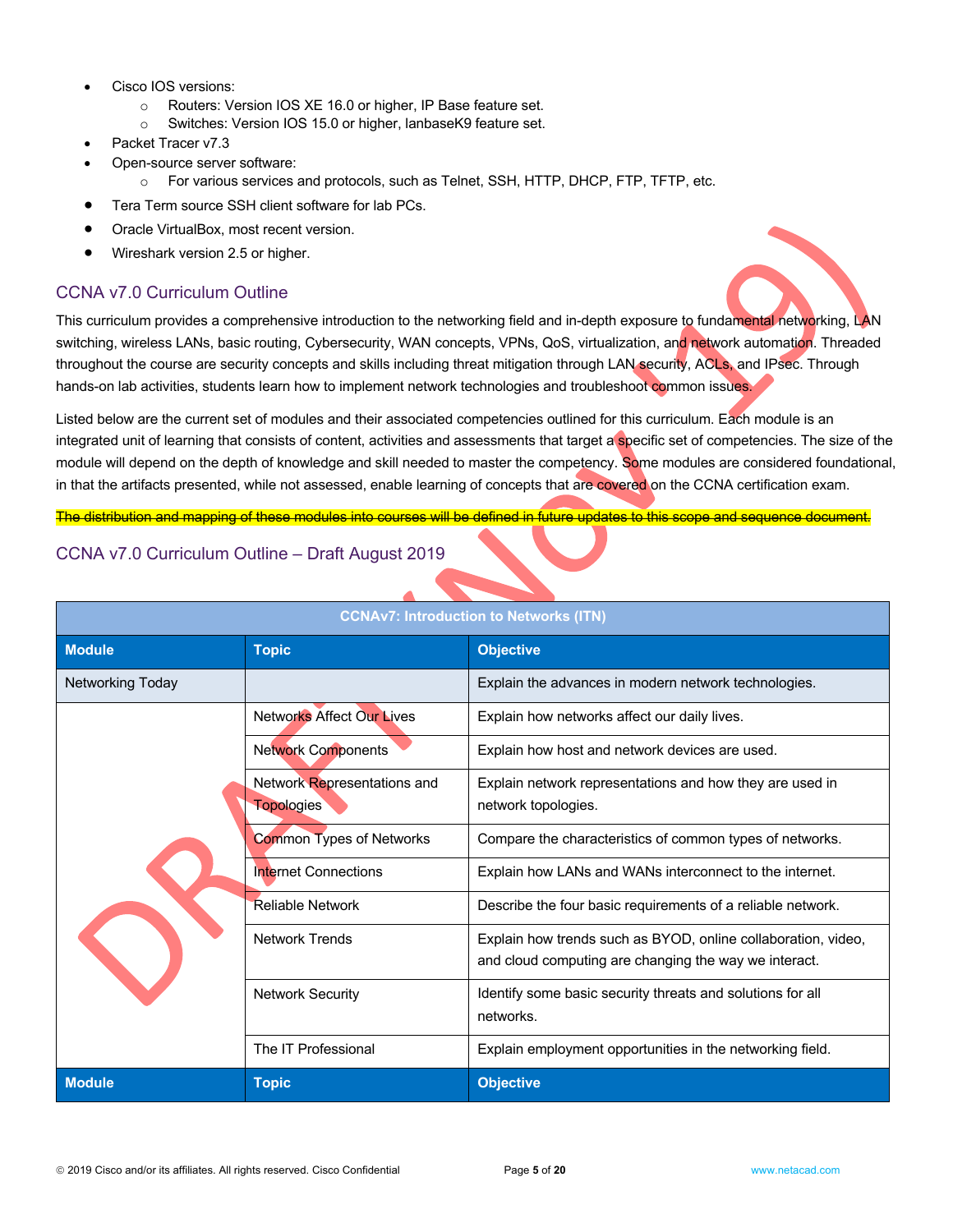| <b>Basic Switch and Device</b><br>Configuration |                                   | Implement initial settings including passwords, IP addressing,<br>and default gateway parameters on a network switch and end<br>devices. |
|-------------------------------------------------|-----------------------------------|------------------------------------------------------------------------------------------------------------------------------------------|
|                                                 | Cisco IOS Access                  | Explain how to access a Cisco IOS device for configuration<br>purposes.                                                                  |
|                                                 | IOS Navigation                    | Explain how to navigate Cisco IOS to configure network devices.                                                                          |
|                                                 | The Command Structure             | Describe the command structure of Cisco IOS software.                                                                                    |
|                                                 | <b>Basic Device Configuration</b> | Configure a Cisco IOS device using CLI.                                                                                                  |
|                                                 | Save Configurations               | Use IOS commands to save the running configuration.                                                                                      |
|                                                 | Ports and Addresses               | Explain how devices communicate across network media.                                                                                    |
|                                                 | <b>Configure IP Addressing</b>    | Configure a host device with an IP address.                                                                                              |
|                                                 | Verify Connectivity               | Verify connectivity between two end devices.                                                                                             |
| <b>Module</b>                                   | <b>Topic</b>                      | <b>Objective</b>                                                                                                                         |
|                                                 |                                   |                                                                                                                                          |
| Protocols and Models                            |                                   | Explain how network protocols enable devices to access local<br>and remote network resources.                                            |
|                                                 | The Rules                         | Describe the types of rules that are necessary to successfully<br>communicate.                                                           |
|                                                 | <b>Protocols</b>                  | Explain why protocols are necessary in network communication.                                                                            |
|                                                 | <b>Protocol Suites</b>            | Explain the purpose of adhering to a protocol suite.                                                                                     |
|                                                 | <b>Standards Organizations</b>    | Explain the role of standards organizations in establishing<br>protocols for network interoperability.                                   |
|                                                 | <b>Reference Models</b>           | Explain how the TCP/IP model and the OSI model are used to<br>facilitate standardization in the communication process.                   |
|                                                 | Data Encapsulation                | Explain how data encapsulation allows data to be transported<br>across the network.                                                      |
|                                                 | Data Access                       | Explain how local hosts access local resources on a network.                                                                             |
| <b>Module</b>                                   | <b>Topic</b>                      | <b>Objective</b>                                                                                                                         |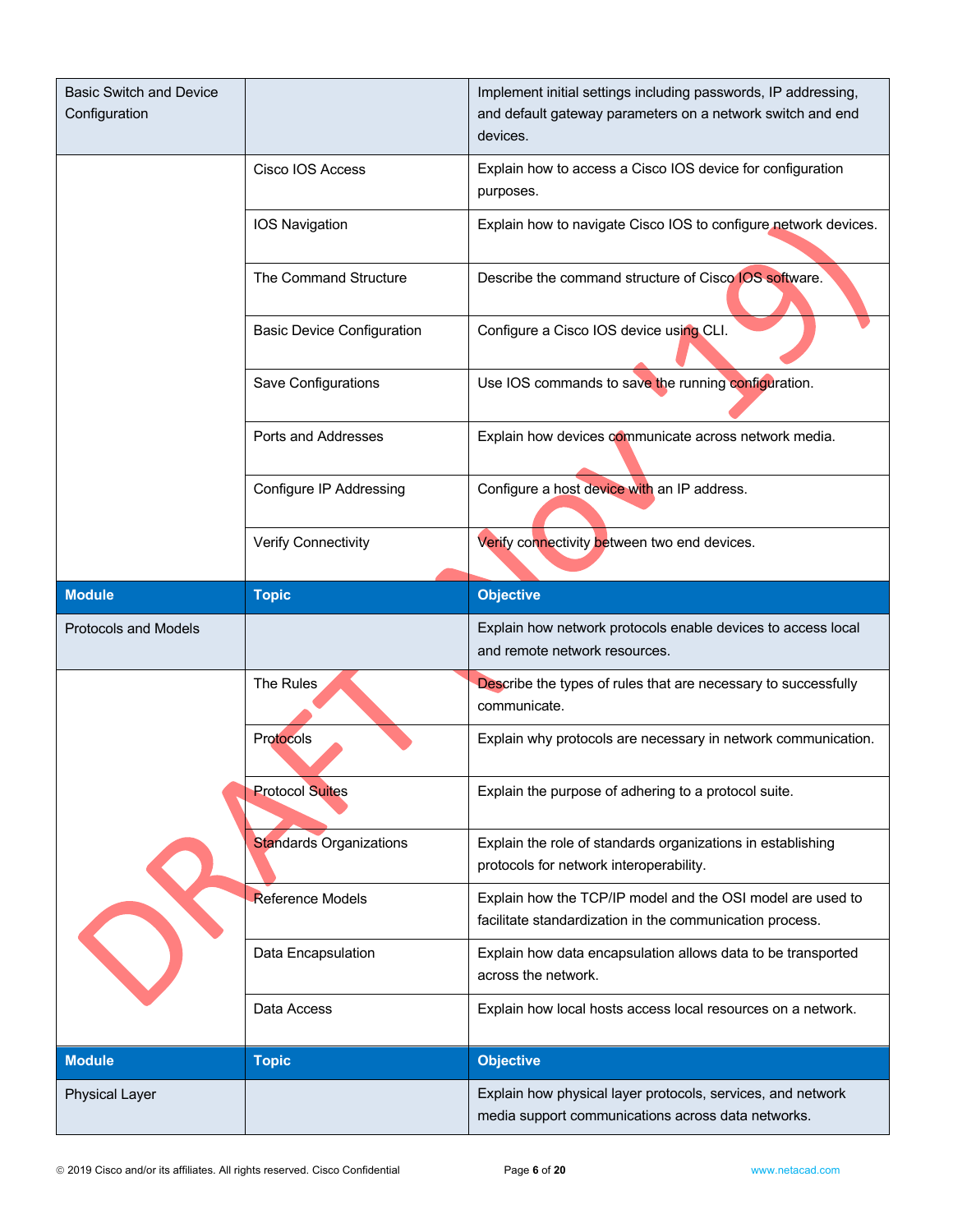| Describe the purpose and functions of the physical layer in the                                                            |
|----------------------------------------------------------------------------------------------------------------------------|
| Describe characteristics of the physical layer.                                                                            |
| Identify the basic characteristics of copper cabling.                                                                      |
| Explain how UTP cable is used in Ethernet networks.                                                                        |
| Describe fiber-optic cabling and its main advantages over other                                                            |
| Connect devices using wired and wireless media.                                                                            |
|                                                                                                                            |
| Calculate numbers between decimal and binary systems.                                                                      |
| Calculate numbers between decimal and binary systems.                                                                      |
| Calculate numbers between decimal and hexadecimal systems.                                                                 |
|                                                                                                                            |
|                                                                                                                            |
|                                                                                                                            |
| Explain how media access control in the data link layer supports<br>communication across networks.                         |
| Describe the purpose and function of the data link layer in<br>preparing communication for transmission on specific media. |
| Compare the characteristics of media access control methods on                                                             |
| Describe the characteristics and functions of the data link frame.                                                         |
|                                                                                                                            |
|                                                                                                                            |
| Explain how Ethernet operates in a switched network.                                                                       |
| Explain how the Ethernet sublayers are related to the frame                                                                |
| Describe the Ethernet MAC address.                                                                                         |
| Explain how a switch builds its MAC address table and forwards                                                             |
|                                                                                                                            |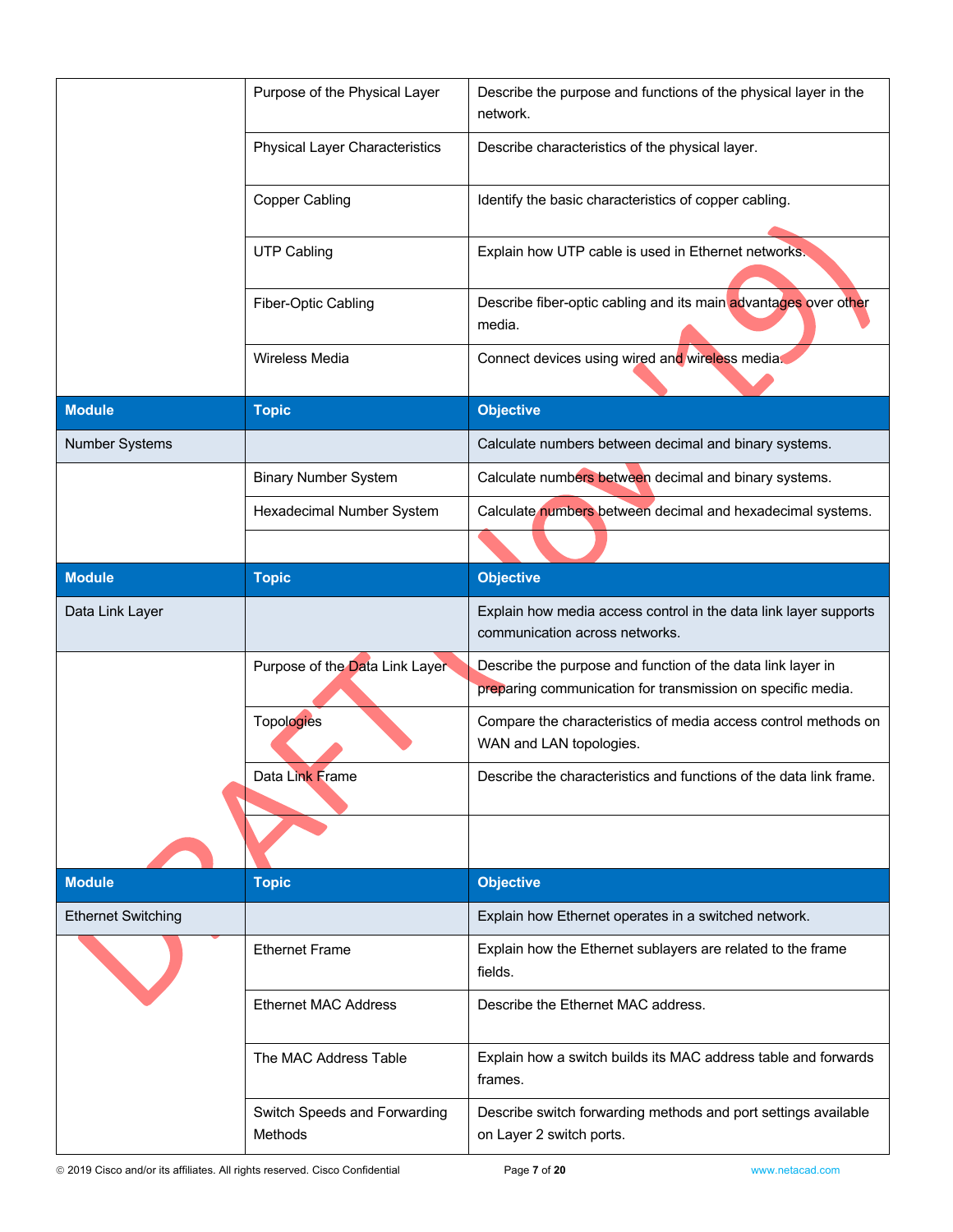| <b>Module</b>                     | <b>Topic</b>                              | <b>Objective</b>                                                                                                   |
|-----------------------------------|-------------------------------------------|--------------------------------------------------------------------------------------------------------------------|
| Network Layer                     |                                           | Explain how routers use network layer protocols and services to<br>enable end-to-end connectivity.                 |
|                                   | Network Layer Characteristics             | Explain how the network layer uses IP protocols for reliable<br>communications.                                    |
|                                   | <b>IPv4 Packet</b>                        | Explain the role of the major header fields in the IPv4 packet.                                                    |
|                                   | <b>IPv6 Packet</b>                        | Explain the role of the major header fields in the IPv6 packet.                                                    |
|                                   | How a Host Routes                         | Explain how network devices use routing tables to direct packets<br>to a destination network.                      |
|                                   | <b>Router Routing Tables</b>              | Explain the function of fields in the routing table of a router.                                                   |
|                                   |                                           |                                                                                                                    |
| <b>Module</b>                     | <b>Topic</b>                              | <b>Objective</b>                                                                                                   |
| <b>Address Resolution</b>         |                                           | Explain how ARP and ND enable communication on a local area<br>network.                                            |
|                                   | MAC and IP                                | Compare the roles of the MAC address and the IP address.                                                           |
|                                   | <b>ARP</b>                                | Describe the purpose of ARP.                                                                                       |
|                                   | <b>Neighbor Discovery</b>                 | Describe the operation of IPv6 neighbor discovery.                                                                 |
|                                   |                                           |                                                                                                                    |
| <b>Module</b>                     | <b>Topic</b>                              | <b>Objective</b>                                                                                                   |
| <b>Basic Router Configuration</b> |                                           | Implement initial settings on a router and end devices.                                                            |
|                                   | <b>Configure Initial Router Settings</b>  | Configure initial settings on a IOS Cisco router.                                                                  |
|                                   | Configure Interfaces                      | Configure two active interfaces on a Cisco IOS router.                                                             |
|                                   | Configure the Default Gateway             | Configure devices to use the default gateway.                                                                      |
|                                   |                                           |                                                                                                                    |
| <b>Module</b>                     | <b>Topic</b>                              | <b>Objective</b>                                                                                                   |
| IPv4 Addressing                   |                                           | Calculate an IPv4 subnetting scheme to efficiently segment your<br>network.                                        |
|                                   | IPv4 Address Structure                    | Describe the structure of an IPv4 address including the network<br>portion, the host portion, and the subnet mask. |
|                                   | IPv4 Unicast, Broadcast, and<br>Multicast | Compare the characteristics and uses of the unicast, broadcast<br>and multicast IPv4 addresses.                    |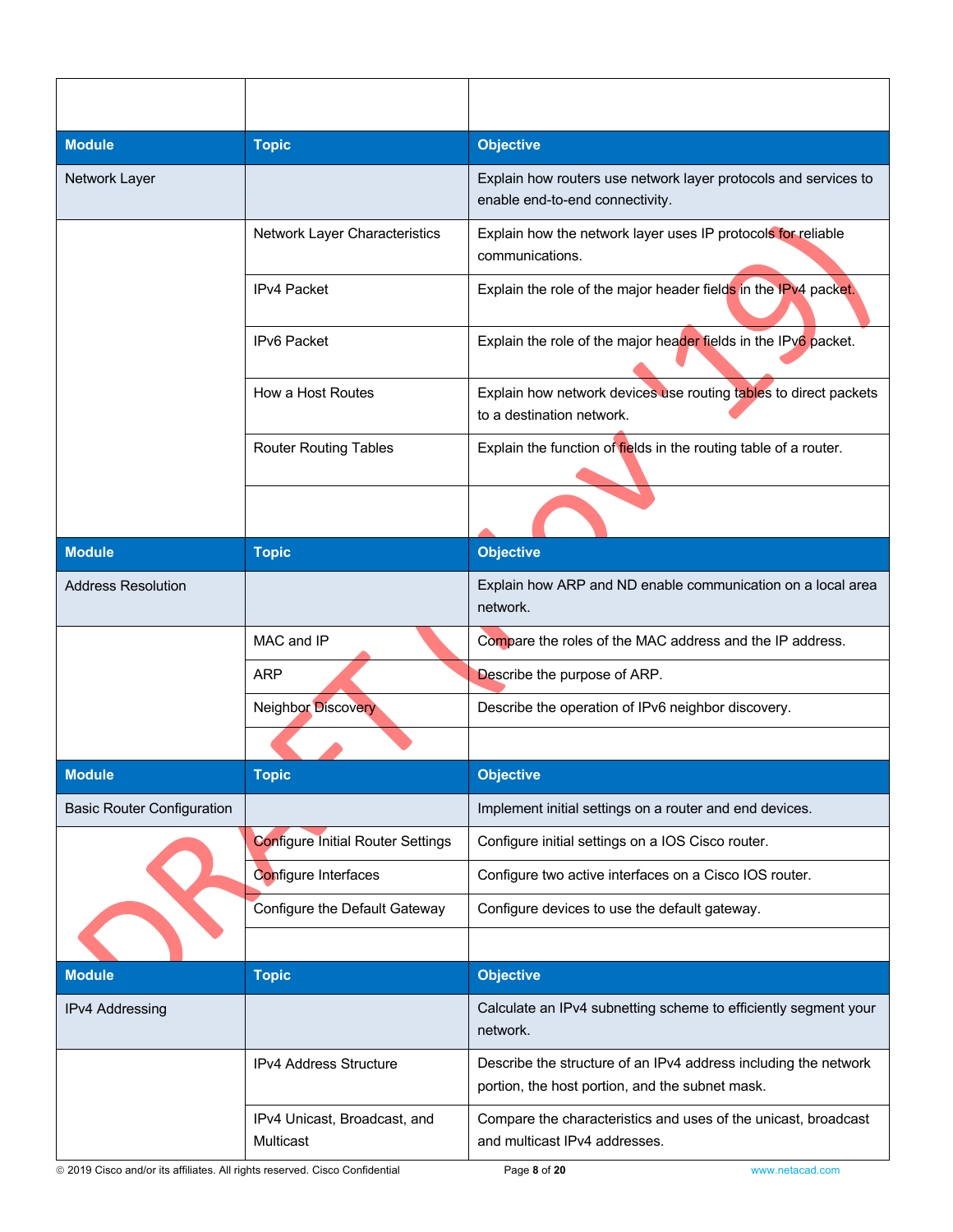|                        | Types of IPv4 Addresses         | Explain public, private, and reserved IPv4 addresses.                                                             |
|------------------------|---------------------------------|-------------------------------------------------------------------------------------------------------------------|
|                        | Network Segmentation            | Explain how subnetting segments a network to enable better<br>communication.                                      |
|                        | Subnet an IPv4 Network          | Calculate IPv4 subnets for a /24 prefix.                                                                          |
|                        | Subnet a /16 and /8 Prefix      | Calculate IPv4 subnets for a /16 and /8 prefix.                                                                   |
|                        | Subnet to Meet Requirements     | Given a set of requirements for subnetting, implement an IPv4<br>addressing scheme.                               |
|                        | Variable Length Subnet Masking  | Explain how to create a flexible addressing scheme using<br>variable length subnet masking (VLSM).                |
|                        | <b>Structured Design</b>        | Implement a VLSM addressing scheme.                                                                               |
|                        |                                 |                                                                                                                   |
| <b>Module</b>          | <b>Topic</b>                    | <b>Objective</b>                                                                                                  |
| IPv6 Addressing        |                                 | Implement an IPv6 addressing scheme.                                                                              |
|                        | <b>IPv4</b> Issues              | Explain the need for IPv6 addressing.                                                                             |
|                        | IPv6 Addressing                 | Explain how IPv6 addresses are represented.                                                                       |
|                        | Types of IPv6 Addresses         | Compare types of IPv6 network addresses.                                                                          |
|                        | <b>IPv6 Unicast Addresses</b>   | Configure global unicast addresses.                                                                               |
|                        | Dynamic IPv6 Unicast Addresses  | Configure global unicast addresses dynamically.                                                                   |
|                        | <b>IPv6 Multicast Addresses</b> | Describe multicast addresses.                                                                                     |
|                        | Subnet an IPv6 Network          | Explain how to implement IPv6 address assignments in a<br>business network.                                       |
| <b>Module</b>          | <b>Topic</b>                    | <b>Objective</b>                                                                                                  |
| <b>ICMP</b>            |                                 | Use various tools to test network connectivity.                                                                   |
|                        | <b>ICMP Messages</b>            | Explain how ICMP is used to test network connectivity.                                                            |
|                        | Ping and Traceroute Testing     | Use ping and traceroute utilities to test network connectivity.                                                   |
|                        |                                 |                                                                                                                   |
| <b>Module</b>          | <b>Topic</b>                    | <b>Objective</b>                                                                                                  |
| <b>Transport Layer</b> |                                 | Compare the operations of transport layer protocols in<br>supporting end-to-end communication.                    |
|                        | Transportation of Data          | Explain the purpose of the transport layer in managing the<br>transportation of data in end-to-end communication. |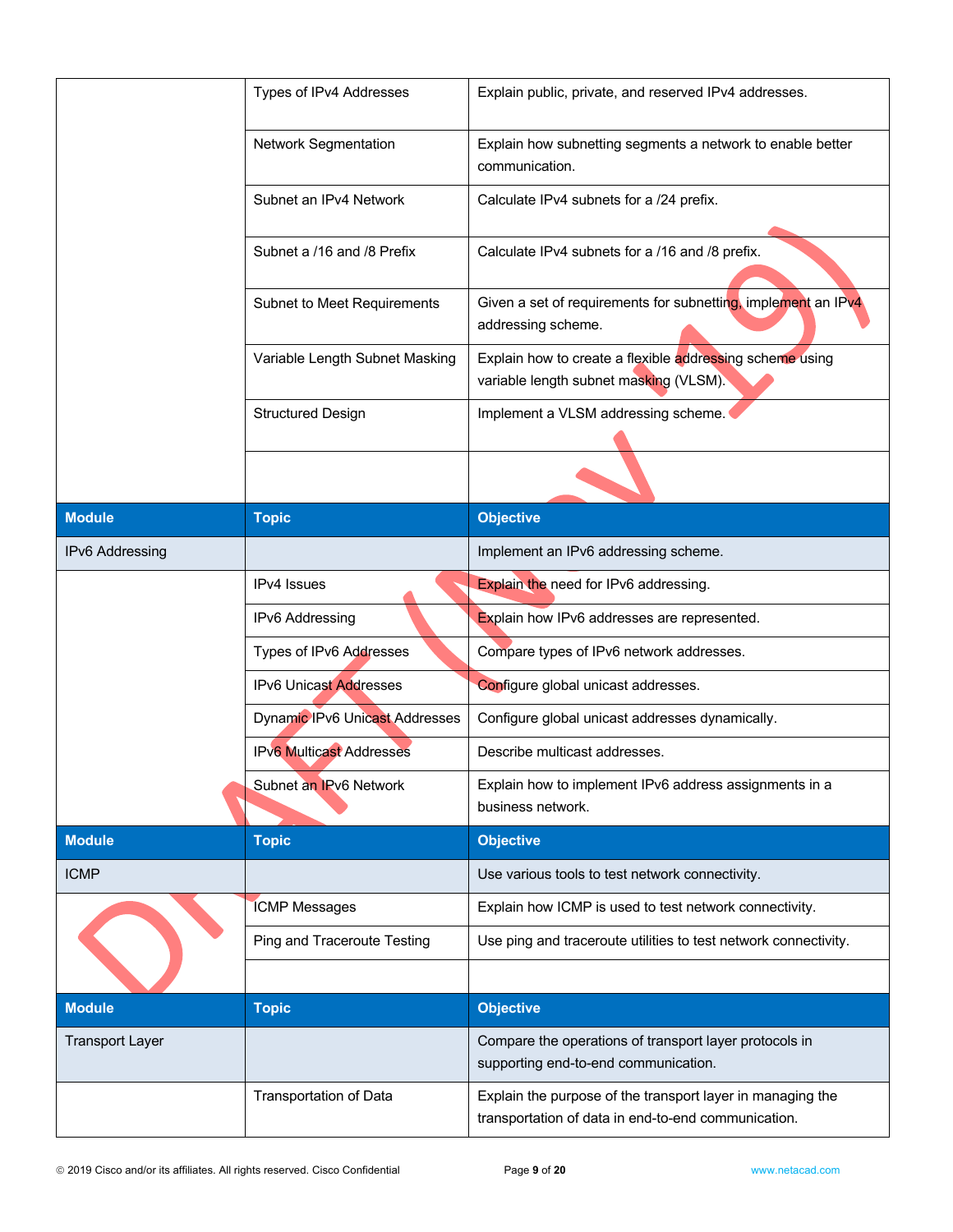|                                                | TCP and UDP Overview                           | Explain characteristics of the TCP and UDP protocols, including<br>port numbers and their uses.                                                                     |
|------------------------------------------------|------------------------------------------------|---------------------------------------------------------------------------------------------------------------------------------------------------------------------|
|                                                | <b>TCP Communication Process</b>               | Explain how TCP session establishment and termination<br>processes facilitate reliable communication.                                                               |
|                                                | Reliability and Flow Control                   | Explain how TCP protocol data units are transmitted and<br>acknowledged to guarantee delivery.                                                                      |
|                                                | <b>UDP Communication</b>                       | Describe the UDP client processes to establish communication<br>with a server.                                                                                      |
| <b>Module</b>                                  | <b>Topic</b>                                   | <b>Objective</b>                                                                                                                                                    |
| <b>Application Layer</b>                       |                                                | Explain the operation of application layer protocols in providing<br>support to end-user applications.                                                              |
|                                                | Application, Session, and<br>Presentation      | Explain how the functions of the application layer, session layer,<br>and presentation layer work together to provide network services<br>to end user applications. |
|                                                | Peer-to-Peer                                   | Explain how end user applications operate in a peer-to-peer<br>network.                                                                                             |
|                                                | Web and Email Protocols                        | Explain how web and email protocols operate.                                                                                                                        |
|                                                | IP Addressing Services                         | Explain how DNS and DHCP operate.                                                                                                                                   |
|                                                |                                                |                                                                                                                                                                     |
|                                                | <b>File Sharing Services</b>                   | Explain how file transfer protocols operate.                                                                                                                        |
| <b>Module</b>                                  | <b>Topic</b>                                   | <b>Objective</b>                                                                                                                                                    |
| <b>Network Security</b><br><b>Fundamentals</b> |                                                | Configure switches and routers with device hardening features to<br>enhance security.                                                                               |
|                                                | <b>Security Threats and</b><br>Vulnerabilities | Explain why basic security measure are necessary on network<br>devices.                                                                                             |
|                                                | <b>Network Attacks</b>                         | Identify security vulnerabilities.                                                                                                                                  |
|                                                | <b>Network Attack Mitigation</b>               | Identify general mitigation techniques.                                                                                                                             |
|                                                | Device Security                                | Configure network devices with device hardening features to<br>mitigate security threats.                                                                           |
| <b>Module</b>                                  | <b>Topic</b>                                   | <b>Objective</b>                                                                                                                                                    |
| <b>Build a Small Network</b>                   |                                                | Implement a network design for a small network to include a<br>router, a switch, and end devices.                                                                   |
|                                                | Devices in a Small Network                     | Identify the devices used in a small network.                                                                                                                       |
|                                                | Small Network Applications and<br>Protocols    | Identify the protocols and applications used in a small network.                                                                                                    |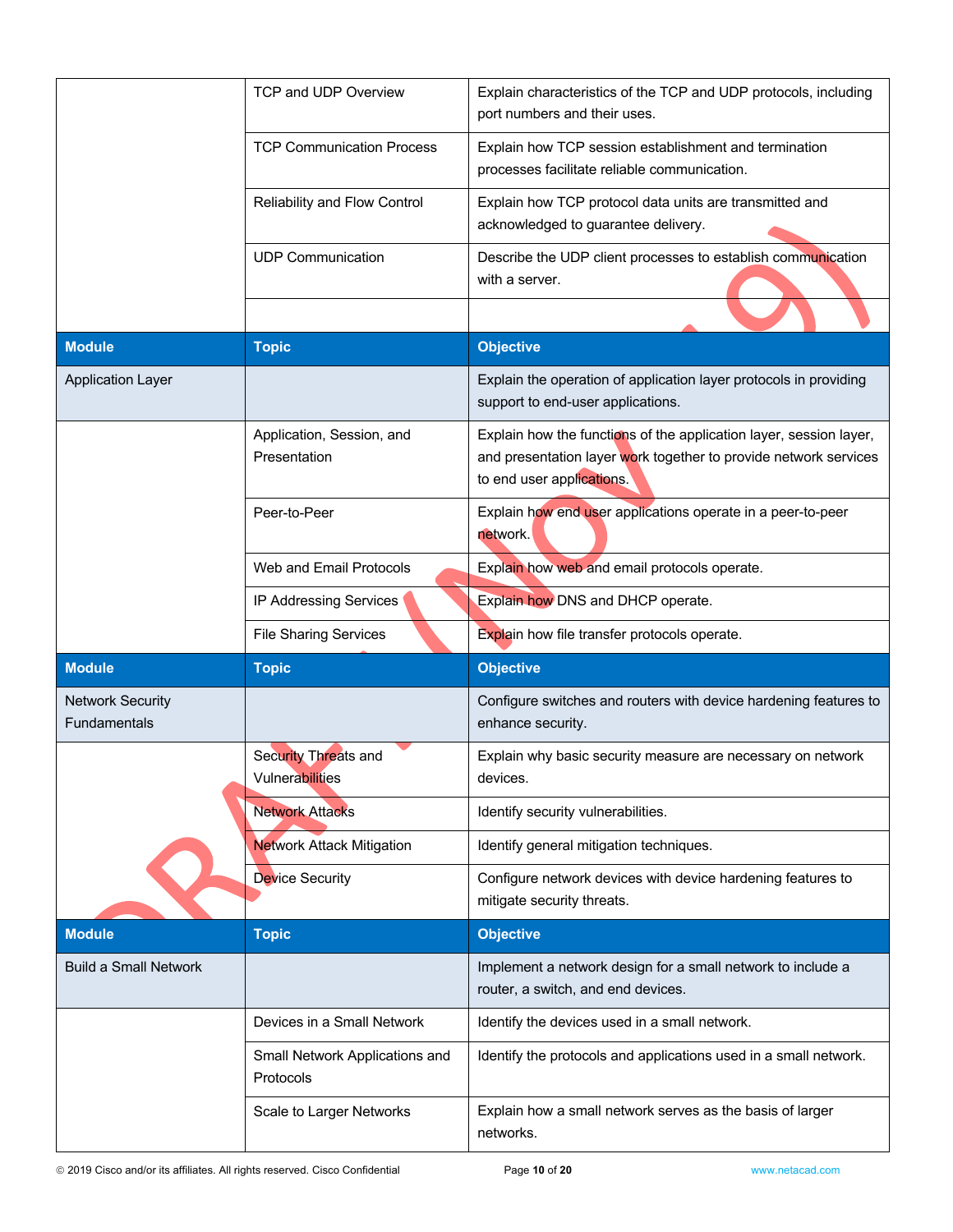|  | <b>Verify Connectivity</b>           | Use the output of the ping and tracert commands to verify<br>connectivity and establish relative network performance. |
|--|--------------------------------------|-----------------------------------------------------------------------------------------------------------------------|
|  | Show Commands                        | Use show commands to verify the configuration and status of<br>network devices.                                       |
|  | Host and IOS Commands                | Use host and IOS commands to acquire information about the<br>devices in a network.                                   |
|  | <b>Troubleshooting Methodologies</b> | Describe common network troubleshooting methodologies.                                                                |
|  | <b>Troubleshooting Scenarios</b>     | Troubleshoot issues with devices in the network.                                                                      |
|  |                                      |                                                                                                                       |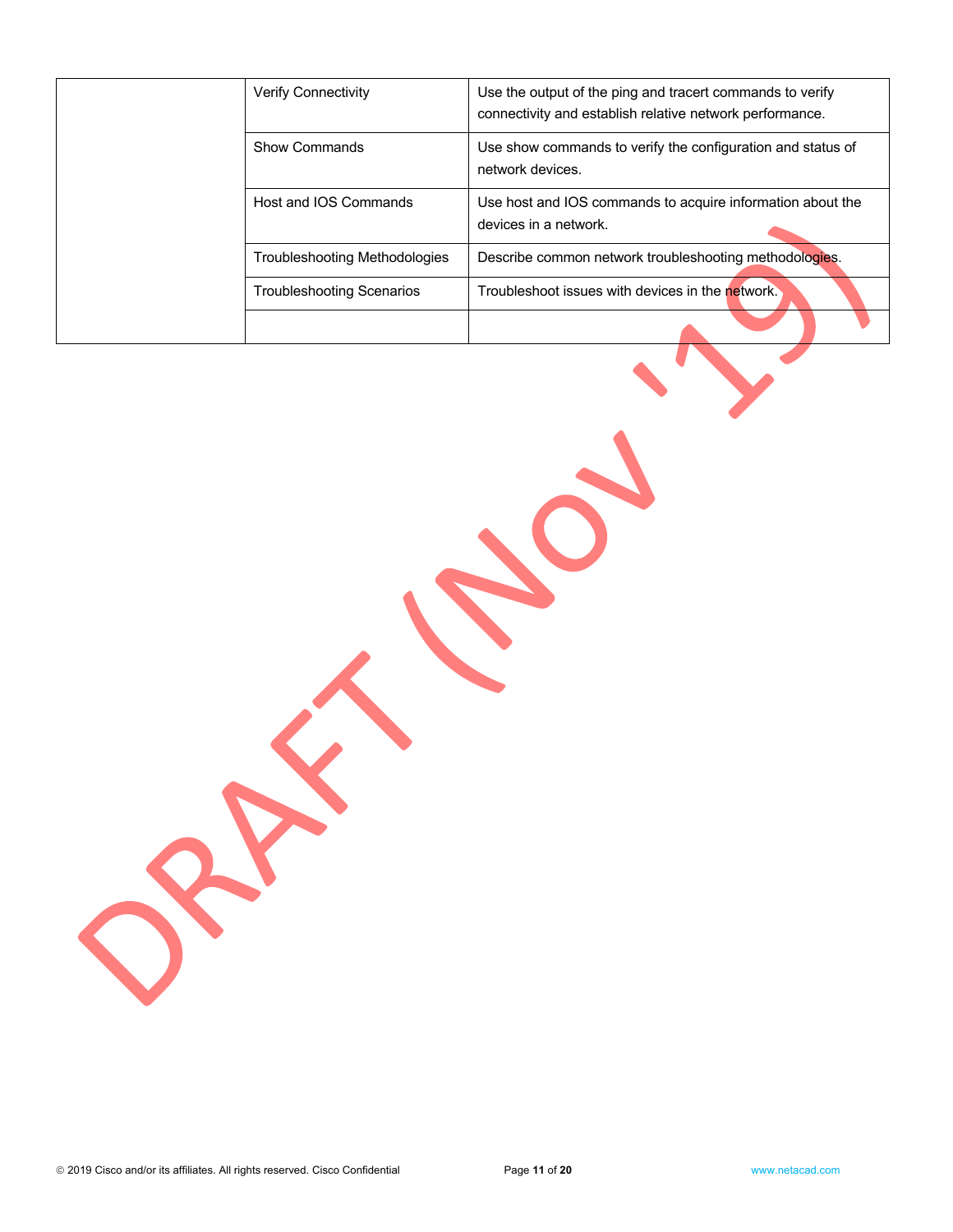| <b>CCNAv7: Switching, Routing, and Wireless Essentials (SRWE)</b> |                                                        |                                                                                                       |
|-------------------------------------------------------------------|--------------------------------------------------------|-------------------------------------------------------------------------------------------------------|
| <b>Module</b>                                                     | <b>Topic</b>                                           | <b>Objective</b>                                                                                      |
| <b>Basic Device Configuration</b>                                 |                                                        | Configure devices by using security best practices.                                                   |
|                                                                   | Configure a Switch with Initial<br>Settings            | Configure initial settings on a Cisco switch.                                                         |
|                                                                   | <b>Configure Switch Ports</b>                          | Configure switch ports to meet network requirements                                                   |
|                                                                   | <b>Secure Remote Access</b>                            | Configure secure management access on a switch.                                                       |
|                                                                   | <b>Configure Basic Router Settings</b>                 | Configure basic settings on a router to route between two directly-<br>connected networks, using CLI. |
|                                                                   | Verify Directly Connected<br><b>Networks</b>           | Verify connectivity between two networks that are directly<br>connected to a router.                  |
| <b>Module</b>                                                     | <b>Topic</b>                                           | <b>Objective</b>                                                                                      |
| <b>Switching Concepts</b>                                         |                                                        | Explain how Layer 2 switches forward data.                                                            |
|                                                                   | Frame Forwarding                                       | Explain how frames are forwarded in a switched network.                                               |
|                                                                   | <b>Switching Domains</b>                               | Compare a collision domain to a broadcast domain.                                                     |
| <b>Module</b>                                                     | <b>Topic</b>                                           | <b>Objective</b>                                                                                      |
| <b>VLANs</b>                                                      |                                                        | Implement VLANs and trunking in a switched network.                                                   |
|                                                                   | <b>Overview of VLANs</b>                               | Explain the purpose of VLANs in a switched network.                                                   |
|                                                                   | VLANs in a Multi-Switched<br>Environment               | Explain how a switch forwards frames based on VLAN<br>configuration in a multi-switch environment.    |
|                                                                   | <b>VLAN</b> Configuration                              | Configure a switch port to be assigned to a VLAN based on<br>requirements.                            |
|                                                                   | <b>VLAN Trunks</b>                                     | Configure a trunk port on a LAN switch.                                                               |
|                                                                   | <b>Dynamic Trunking Protocol</b>                       | Configure Dynamic Trunking Protocol (DTP).                                                            |
| <b>Module</b>                                                     | <b>Topic</b>                                           | <b>Objective</b>                                                                                      |
| Inter-VLAN Routing                                                |                                                        | Troubleshoot inter-VLAN routing on Layer 3 devices.                                                   |
|                                                                   | Inter-VLAN Routing Operation                           | Describe options for configuring inter-VLAN routing.                                                  |
|                                                                   | Configure Router-on-a-Stick<br>Inter-VLAN Routing      | Configure router-on-a-stick inter-VLAN routing.                                                       |
|                                                                   | Inter-VLAN Routing using<br><b>Multilayer Switches</b> | Configure inter-VLAN routing using Layer 3 switching.                                                 |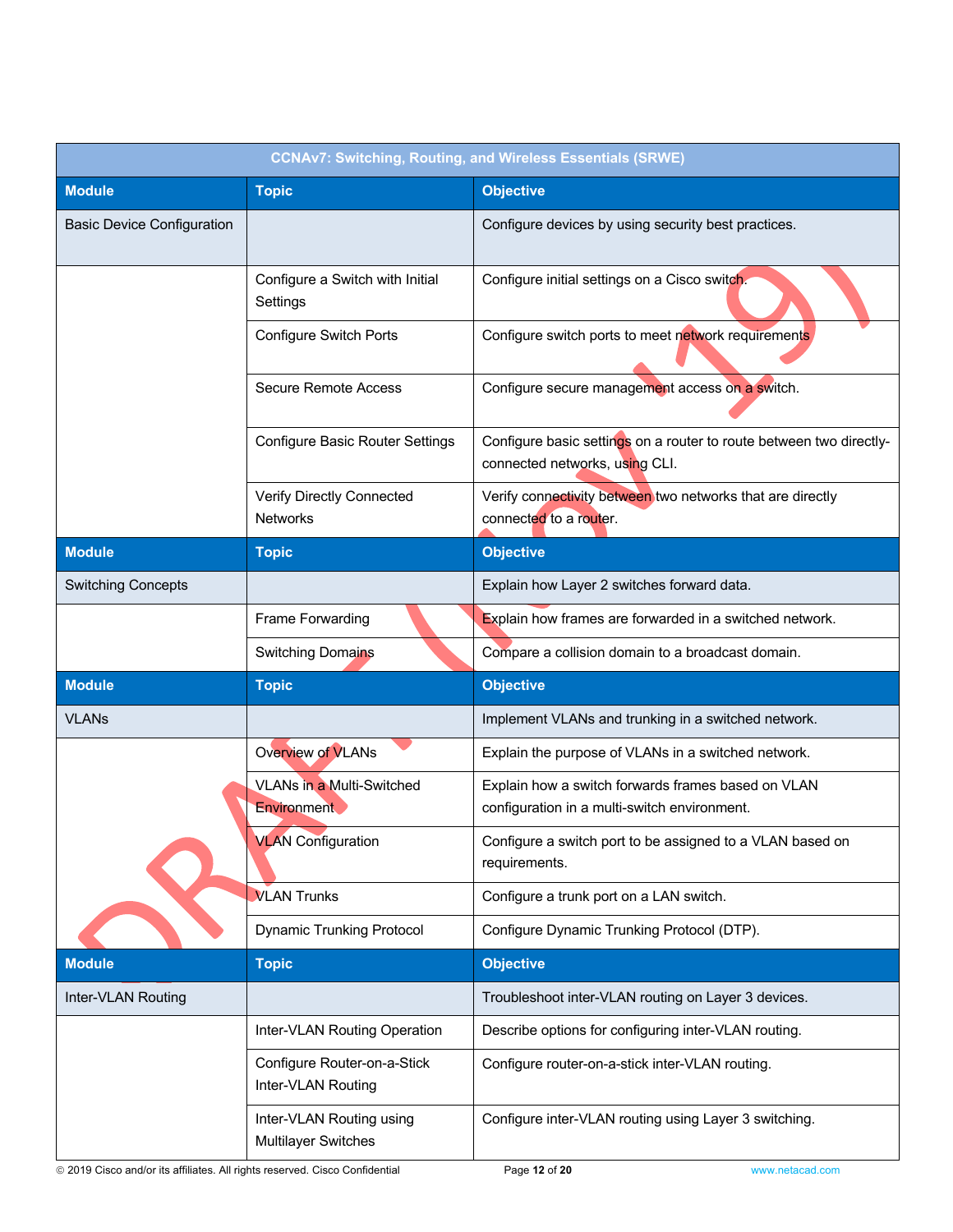|                              | Inter-VLAN Configuration Issues         | Troubleshoot common inter-VLAN configuration issues                               |
|------------------------------|-----------------------------------------|-----------------------------------------------------------------------------------|
| <b>Module</b>                | <b>Topic</b>                            | <b>Objective</b>                                                                  |
| <b>STP</b>                   |                                         | Explain how STP enables redundancy in a Layer 2 network.                          |
|                              | Purpose of STP                          | Explain common problems in a redundant, L2 switched network.                      |
|                              | <b>STP Operations</b>                   | Explain how a simple, switched network that uses STP operates.                    |
|                              | Evolution of STP                        | Explain how Rapid PVST+ operates.                                                 |
| <b>Module</b>                | <b>Topic</b>                            | <b>Objective</b>                                                                  |
| EtherChannel                 |                                         | Troubleshoot EtherChannel on switched links.                                      |
|                              | <b>EtherChannel Operation</b>           | Describe EtherChannel technology.                                                 |
|                              | Configure EtherChannel                  | Configure EtherChannel.                                                           |
|                              | Verify and Troubleshoot<br>EtherChannel | Troubleshoot EtherChannel.                                                        |
| <b>Module</b>                | <b>Topic</b>                            | <b>Objective</b>                                                                  |
| DHCP <sub>v4</sub>           |                                         | Implement DHCPv4 to operate across multiple LANs.                                 |
|                              | DHCPv4 Operation                        | Implement DHCPv4 to operate across multiple LANs.                                 |
|                              | Configure DHCPv4 Server                 | Configure a router as a DHCPv4 server.                                            |
|                              | Configure DHCPv4 Client                 | Configure a router as a DHCPv4 client.                                            |
| <b>Module</b>                | <b>Topic</b>                            | <b>Objective</b>                                                                  |
| SLAAC and DHCPv6<br>Concepts |                                         | Explain the operation of dynamic address allocation in IPv6<br>networks.          |
|                              | <b>SLAAC and DHCPv6</b>                 | Explain the operation of DHCPv6.                                                  |
|                              | Configuring DHCPv6                      | Configure stateful and stateless DHCPv6.                                          |
| <b>Module</b>                | <b>Topic</b>                            | <b>Objective</b>                                                                  |
| <b>FHRP Concepts</b>         |                                         | Explain how FHRPs provide default gateway services in a<br>redundant network.     |
|                              | <b>First Hop Redundancy</b>             | Explain the purpose and operation of first hop redundancy<br>protocols.           |
| <b>Module</b>                | <b>Topic</b>                            | <b>Objective</b>                                                                  |
| <b>LAN Security Concepts</b> |                                         | Explain how vulnerabilities compromise LAN security.                              |
|                              | <b>Endpoint Security</b>                | Explain how use endpoint security to mitigate attacks.                            |
|                              | <b>Access Control</b>                   | Explain how AAA and 802.1x are used to authenticate LAN<br>endpoints and devices. |
|                              | Layer 2 Security Threats                | Identify Layer 2 vulnerabilities.                                                 |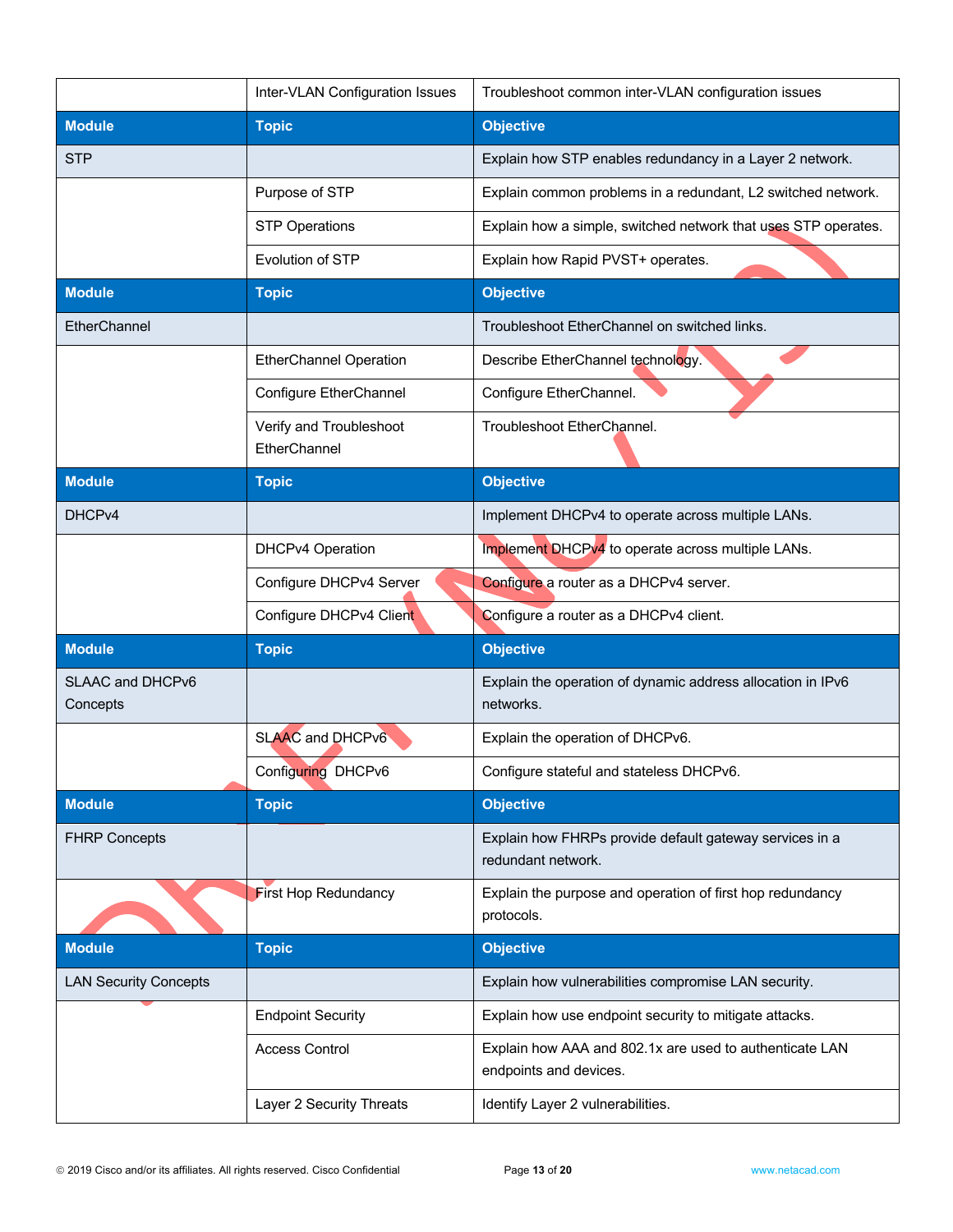|                                         | <b>MAC Address Table Attack</b>                  | Explain how a MAC address table attack compromises LAN<br>security.             |
|-----------------------------------------|--------------------------------------------------|---------------------------------------------------------------------------------|
|                                         | <b>LAN Attacks</b>                               | Explain how LAN attacks compromises LAN security.                               |
| <b>Module</b>                           | <b>Topic</b>                                     | <b>Objective</b>                                                                |
| <b>Switch Security</b><br>Configuration |                                                  | Configure switch security to mitigate LAN attacks.                              |
|                                         | <b>Implement Port Security</b>                   | Implement port security to mitigate MAC address table attacks.                  |
|                                         | Mitigate VLAN Attacks                            | Configure DTP and native VLAN to mitigate VLAN attacks.                         |
|                                         | Mitigate DHCP Attacks                            | Configure DHCP snooping to mitigate DHCP attacks.                               |
|                                         | Mitigate ARP Attacks                             | Configure ARP inspection to mitigate ARP attacks.                               |
|                                         | Mitigate STP Attacks                             | Configure portfast and bpdu guard.                                              |
| <b>Module</b>                           | <b>Topic</b>                                     | <b>Objective</b>                                                                |
| <b>WLAN Concepts</b>                    |                                                  | Explain how WLANs enable network connectivity.                                  |
|                                         | Introduction to Wireless                         | Describe WLAN technology and standards.                                         |
|                                         | <b>Components of WLANs</b>                       | Describe the components of a WLAN infrastructure.                               |
|                                         | <b>WLAN Operation</b>                            | Explain how wireless technology enables WLAN operation.                         |
|                                         | <b>CAPWAP Operation</b>                          | Explain how a WLC uses CAPWAP to manage multiple APs.                           |
|                                         | <b>Channel Management</b>                        | Describe channel management in a WLAN.                                          |
|                                         | <b>WLAN Threats</b>                              | Describe threats to WLANs.                                                      |
|                                         | Secure WLANs                                     | Describe WLAN security mechanisms.                                              |
| <b>Module</b>                           | <b>Topic</b>                                     | <b>Objective</b>                                                                |
| <b>WLAN Configuration</b>               |                                                  | Implement a WLAN using a wireless router and WLC.                               |
|                                         | <b>Remote Site WLAN Configuration</b>            | Configure a WLAN to support a remote site.                                      |
|                                         | <b>WLC Configuration</b>                         | Configure a WLAN using the GUI on a WLC.                                        |
|                                         | <b>Troubleshoot WLAN Issues</b>                  | Explain how to troubleshoot common wireless configuration<br>issues.            |
| <b>Module</b>                           | <b>Topic</b>                                     | <b>Objective</b>                                                                |
| <b>Routing Concepts</b>                 |                                                  | Explain how routers use information in packets to make<br>forwarding decisions. |
|                                         | Features of a Router                             | Describe the primary functions and features of a router.                        |
|                                         | Forwarding Packets from Source<br>to Destination | Explain the path determination function of a router.                            |
|                                         | <b>Basic Router Settings</b>                     | Configure basic settings on a router.                                           |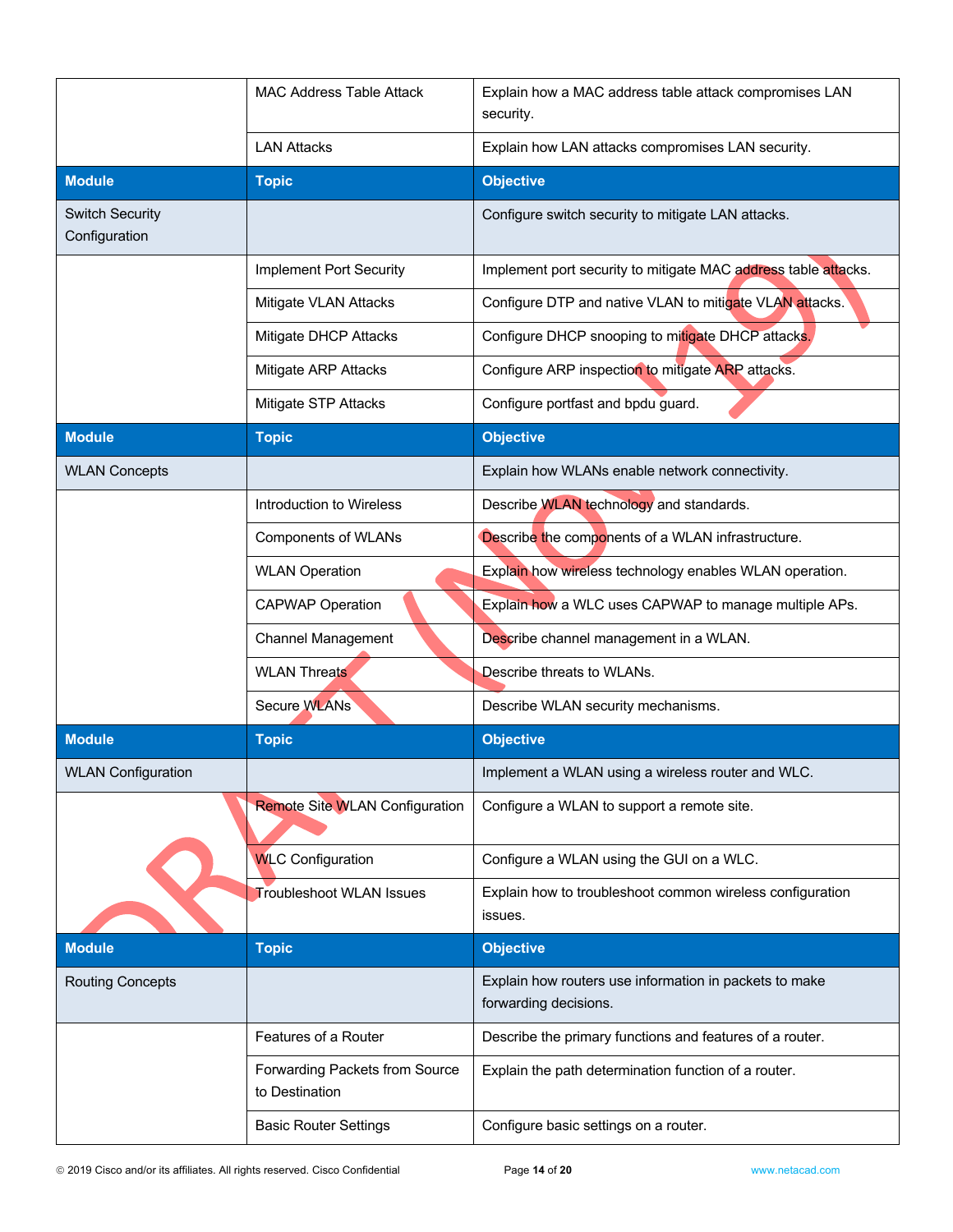|                                                  | <b>IP Routing Table</b>                                     | Describe the structure of a routing table.                                                  |
|--------------------------------------------------|-------------------------------------------------------------|---------------------------------------------------------------------------------------------|
|                                                  | Dynamic and Static Routing                                  | Compare static and dynamic routing concepts.                                                |
| <b>Module</b>                                    | <b>Topic</b>                                                | <b>Objective</b>                                                                            |
| <b>IP Static Routing</b>                         |                                                             | Configure IPv4 and IPv6 floating static routes.                                             |
|                                                  | Configure IP Static Routes                                  | Configure IPv4 and IPv6 static routes.                                                      |
|                                                  | Configure IP Default Static<br>Routes                       | Configure IPv4 and IPv6 default static routes.                                              |
|                                                  | <b>Configure Floating Static Routes</b>                     | Configure a floating static route to provide a backup connection.                           |
|                                                  | <b>Configure Static Host Routes</b>                         | Configure IPv4 and IPv6 static host routes that direct traffic to a<br>specific host.       |
| <b>Module</b>                                    | <b>Topic</b>                                                | <b>Objective</b>                                                                            |
| Troubleshoot Static and<br><b>Default Routes</b> |                                                             | Explain how to troubleshoot static and default route<br>configurations.                     |
|                                                  | Packet Processing with Static<br>Routes                     | Explain how a router processes packets when a static route is<br>configured.                |
|                                                  | Troubleshoot IPv4 Static and<br>Default Route Configuration | <b>Explain how to troubleshoot common static and default route</b><br>configuration issues. |
|                                                  |                                                             |                                                                                             |

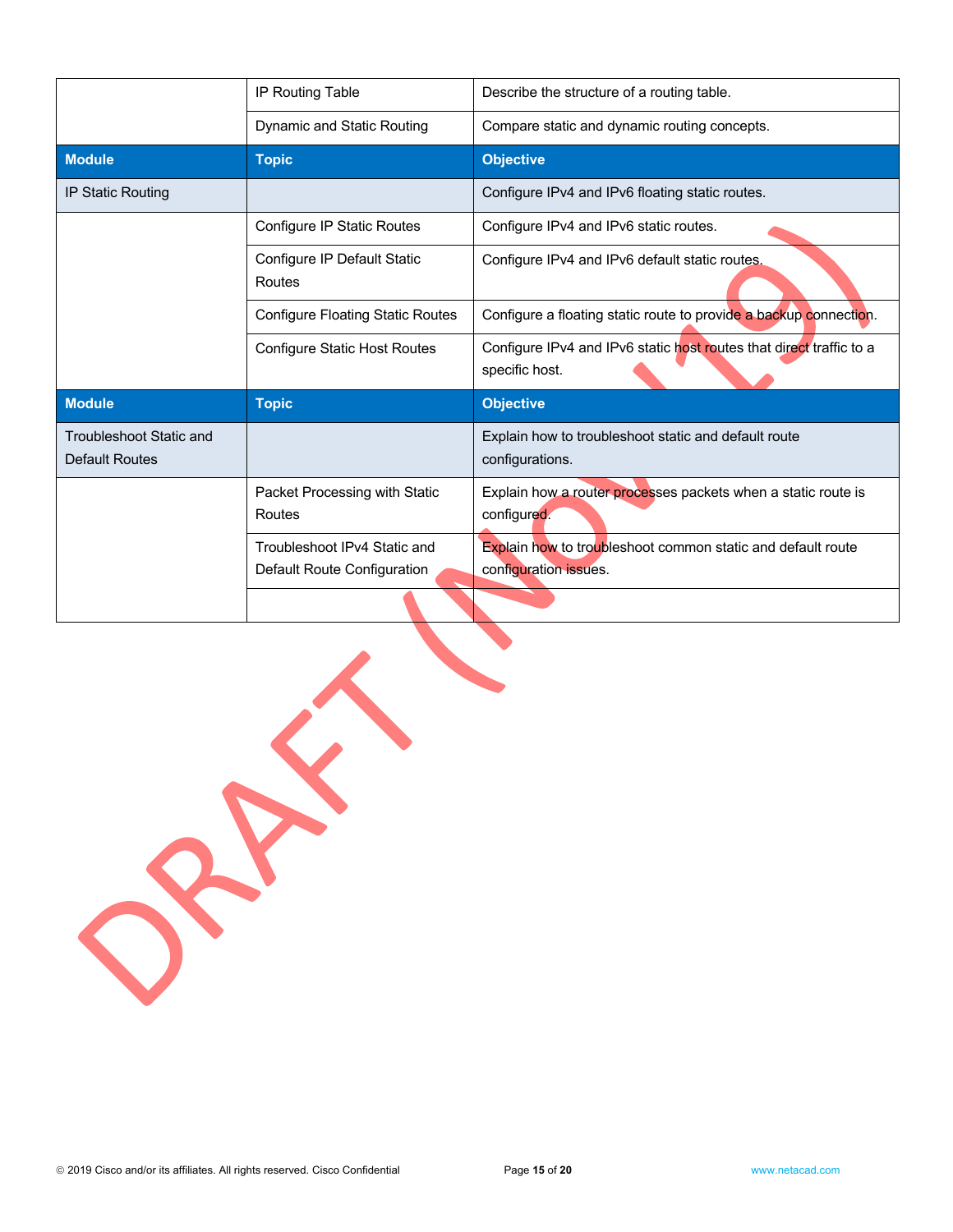| <b>CCNAv7: Enterprise Networking, Security, and Automation (ENSA)</b> |                                             |                                                                                                     |
|-----------------------------------------------------------------------|---------------------------------------------|-----------------------------------------------------------------------------------------------------|
| <b>Module</b>                                                         | <b>Topic</b>                                | <b>Objective</b>                                                                                    |
| Single-Area OSPFv2<br>Concepts                                        |                                             | Explain how single-area OSPF operates in both point-to-point<br>and broadcast multiaccess networks. |
|                                                                       | <b>OSPF Features and</b><br>Characteristics | Describe basic OSPF features and characteristics.                                                   |
|                                                                       | <b>OSPF Packets</b>                         | Describe the OSPF packet types used in single-area OSPF.                                            |
|                                                                       | <b>OSPF Operation</b>                       | Explain how single-area OSPF operates.                                                              |
| <b>Module</b>                                                         | <b>Topic</b>                                | <b>Objective</b>                                                                                    |
| Single-Area OSPFv2<br>Configuration                                   |                                             | Implement single-area OSPFv2 in both point-to-point and<br>broadcast multiaccess networks.          |
|                                                                       | <b>OSPF Router ID</b>                       | Configure an OSPFv2 router ID.                                                                      |
|                                                                       | Point-to-Point OSPF Networks                | Configure single-area OSPFv2 in a point-to-point network.                                           |
|                                                                       | Multiaccess OSPF Networks                   | Configure the OSPF interface priority to influence the DR/BDR<br>election in a multiaccess network. |
|                                                                       | Modify Single-Area OSPFv2                   | Implement modifications to change the operation of single-area<br>OSPFv2.                           |
|                                                                       | Default Route Propagation                   | Configure OSPF to propagate a default route.                                                        |
|                                                                       | Verify Single-Area OSPFv2                   | Verify a single-area OSPFv2 implementation.                                                         |
| <b>Module</b>                                                         | <b>Topic</b>                                | <b>Objective</b>                                                                                    |
| <b>Network Security Concepts</b>                                      |                                             | Explain how vulnerabilities, threats, and exploits can be<br>mitigated to enhance network security. |
|                                                                       | Current State of Cybersecurity              | Describe the current state of cybersecurity and vectors of data<br>loss.                            |
|                                                                       | <b>Threat Actors</b>                        | Describe the threat actors who exploit networks.                                                    |
|                                                                       | <b>Threat Actor Tools</b>                   | Describe tools used by threat actors to exploit networks.                                           |
|                                                                       | Malware                                     | Describe malware types.                                                                             |
|                                                                       | <b>Common Network Attacks</b>               | Describe common network attacks.                                                                    |
|                                                                       | IP Vulnerabilities and Threats              | Explain how IP vulnerabilities are exploited by threat actors.                                      |
|                                                                       | TCP and UDP Vulnerabilities                 | Explain how TCP and UDP vulnerabilities are exploited by threat<br>actors.                          |
|                                                                       | <b>IP Services</b>                          | Explain how IP services are exploited by threat actors.                                             |
|                                                                       | <b>Network Security Best Practices</b>      | Describe best practices for protecting a network.                                                   |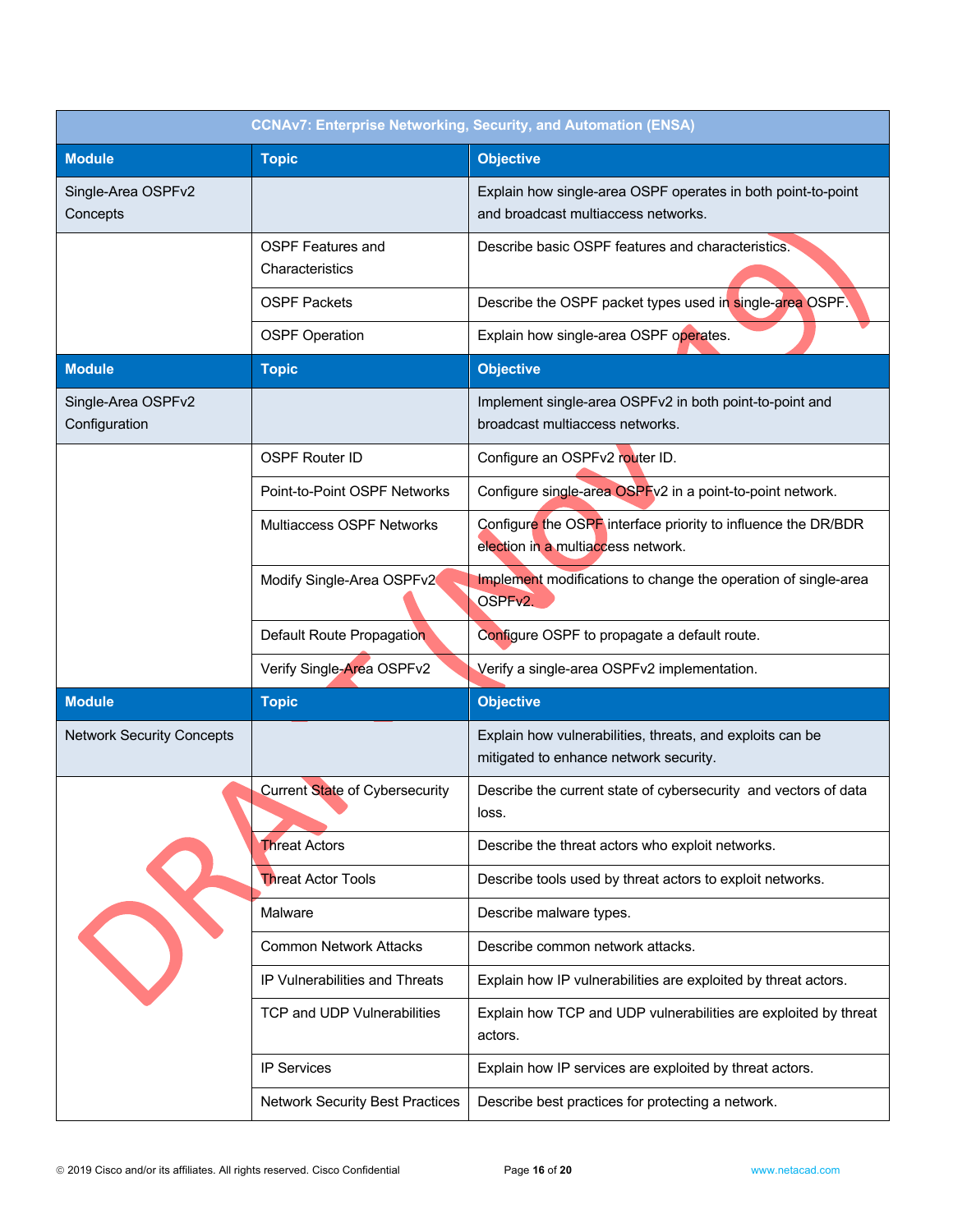|                             | Cryptography                                 | Describe common cryptographic processes used to protect data<br>in transit.             |
|-----------------------------|----------------------------------------------|-----------------------------------------------------------------------------------------|
| <b>Module</b>               | <b>Topic</b>                                 | <b>Objective</b>                                                                        |
| <b>ACL Concepts</b>         |                                              | Explain how ACLs are used as part of a network security policy.                         |
|                             | Purpose of ACLs                              | Explain how ACLs are used as part of a network security policy.                         |
|                             | <b>Wildcard Masks in ACLs</b>                | Explain how ACLs use wildcard masks.                                                    |
|                             | <b>Guidelines for ACL Creation</b>           | Explain how to create ACLs.                                                             |
|                             | Types of IPv4 ACLs                           | Compare standard and extended IPv4 ACLs.                                                |
| <b>Module</b>               | <b>Topic</b>                                 | <b>Objective</b>                                                                        |
| ACLs for IPv4 Configuration |                                              | Implement IPv4 ACLs to filter traffic and secure administrative<br>access.              |
|                             | Configure Standard IPv4 ACLs                 | Configure standard IPv4 ACLs to filter traffic to meet networking<br>requirements.      |
|                             | Modify IPv4 ACLs                             | Use sequence numbers to edit existing standard IPv4 ACLs.                               |
|                             | Secure VTY Ports with a<br>Standard IPv4 ACL | Configure a standard ACL to secure vty access.                                          |
|                             | Structure of an Extended IPv4<br><b>ACL</b>  | Explain the structure of an extended access control entry (ACE).                        |
|                             | Configure Extended IPv4 ACLs                 | Configure extended IPv4 ACLs to filter traffic according to<br>networking requirements. |
| <b>Module</b>               | <b>Topic</b>                                 | <b>Objective</b>                                                                        |
| NAT for IPv4                |                                              | Implement NAT services on the edge router to provide IPv4<br>address scalability.       |
|                             | <b>NAT Characteristics</b>                   | Explain the purpose and function of NAT.                                                |
|                             | <b>Types of NAT</b>                          | Explain the operation of different types of NAT.                                        |
|                             | <b>NAT Advantages</b>                        | Describe the advantages and disadvantages of NAT.                                       |
|                             | Configure Static NAT                         | Configure static NAT using the CLI.                                                     |
|                             | Configure Dynamic NAT                        | Configure dynamic NAT using the CLI.                                                    |
|                             | Configure PAT                                | Configure PAT using the CLI.                                                            |
|                             | NAT and IPv6                                 | Describe NAT for IPv6.                                                                  |
| <b>Module</b>               | <b>Topic</b>                                 | <b>Objective</b>                                                                        |
| <b>WAN Concepts</b>         |                                              | Explain how WAN access technologies can be used to satisfy<br>business requirements.    |
|                             | Purpose of WANs                              | Explain the purpose of a WAN.                                                           |
|                             | <b>WAN Operations</b>                        | Explain how WANs operate.                                                               |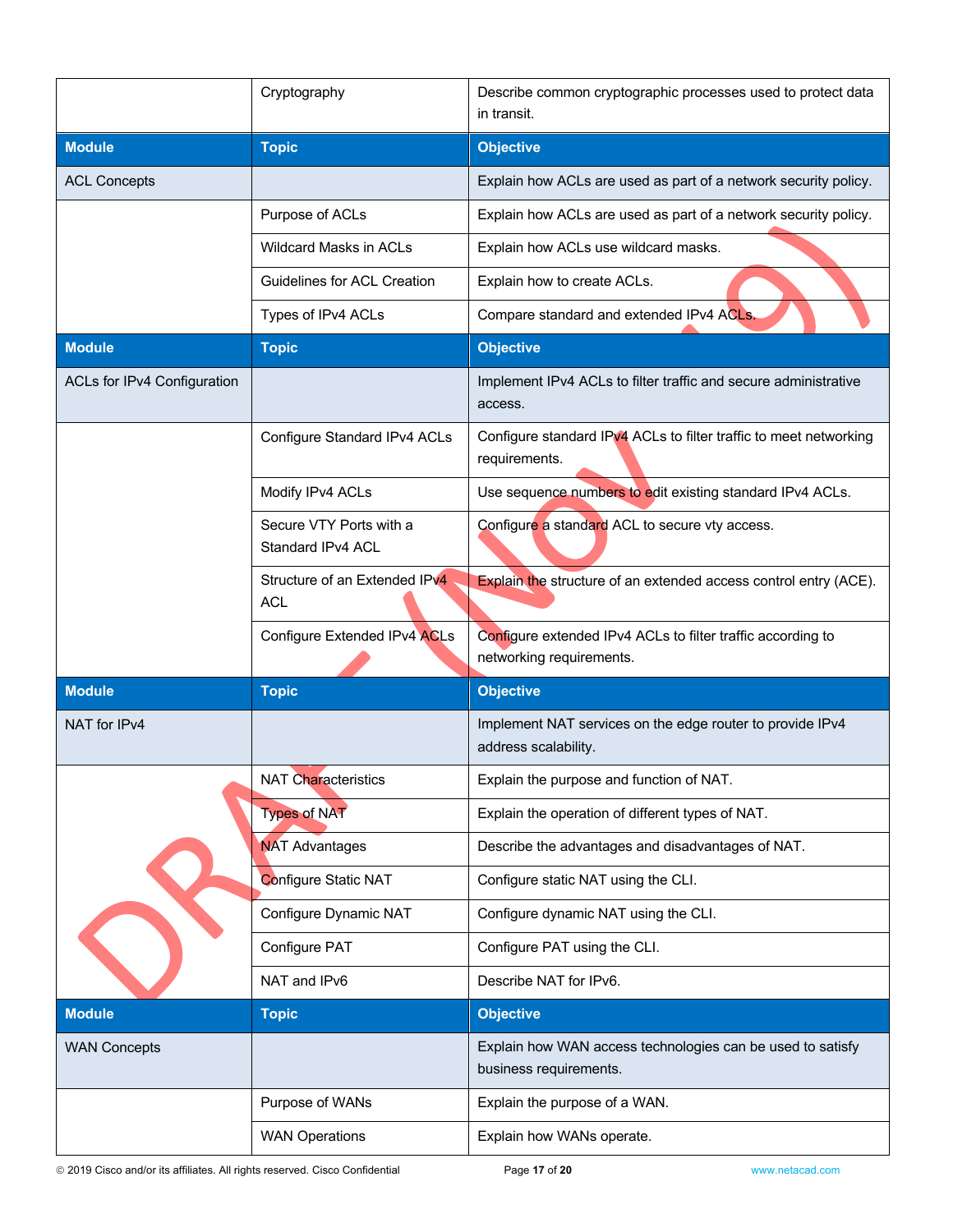| Public WAN Infrastructure<br>Compare public WAN technologies.<br>Describe the appropriate WAN protocol and service for a specific<br><b>Selecting WAN Services</b><br>network requirement.<br><b>Serial Communications</b><br>Explain the fundamentals of point-to-point serial communication<br>across a WAN.<br>Compare remote access broadband connection options for small<br><b>Broadband Connections</b><br>to medium-sized businesses.<br><b>Module</b><br><b>Objective</b><br><b>Topic</b><br>Explain how VPNs and IPsec are used to secure site-to-site and<br>VPN and IPsec Concepts<br>remote access connectivity.<br>Describe benefits of VPN technology.<br><b>VPN Technology</b><br>Types of VPNs<br>Describe different types of VPNs<br>Explain how the IPsec framework is used to secure network<br><b>IPsec</b><br>traffic.<br><b>Objective</b><br><b>Module</b><br><b>Topic</b><br>QoS Concepts<br>Explain how networking devices implement QoS.<br><b>Network Transmission Quality</b><br>Explain how network transmission characteristics impact quality.<br><b>Traffic Characteristics</b><br>Describe minimum network requirements for voice, video, and<br>data traffic.<br>Queuing Algorithms<br>Describe the queuing algorithms used by networking devices.<br><b>QoS Models</b><br>Describe the different QoS models.<br>QoS Implementation<br>Explain how QoS uses mechanisms to ensure transmission<br>Techniques<br>quality.<br><b>Objective</b><br><b>Module</b><br><b>Topic</b><br>Network Management<br>Implement network management protocols to monitor the<br>network.<br>Device Discovery with CDP<br>Use CDP to map a network topology.<br>Device Discovery with LLDP<br>Use CDP to map a network topology.<br><b>NTP</b><br>Implement NTP between an NTP client and NTP server.<br><b>SNMP Operation</b><br>Explain how SNMP operates.<br><b>Syslog Operation</b><br>Explain syslog operation.<br>Router and Switch File<br>Use commands to back up and restore an IOS configuration file.<br>Maintenance<br>IOS Image Management<br>Perform an upgrade an IOS system image. |  | Private WAN Infrastructures | Compare private WAN technologies. |
|--------------------------------------------------------------------------------------------------------------------------------------------------------------------------------------------------------------------------------------------------------------------------------------------------------------------------------------------------------------------------------------------------------------------------------------------------------------------------------------------------------------------------------------------------------------------------------------------------------------------------------------------------------------------------------------------------------------------------------------------------------------------------------------------------------------------------------------------------------------------------------------------------------------------------------------------------------------------------------------------------------------------------------------------------------------------------------------------------------------------------------------------------------------------------------------------------------------------------------------------------------------------------------------------------------------------------------------------------------------------------------------------------------------------------------------------------------------------------------------------------------------------------------------------------------------------------------------------------------------------------------------------------------------------------------------------------------------------------------------------------------------------------------------------------------------------------------------------------------------------------------------------------------------------------------------------------------------------------------------------------------------------------------------------------------------------------------------------------------------------|--|-----------------------------|-----------------------------------|
|                                                                                                                                                                                                                                                                                                                                                                                                                                                                                                                                                                                                                                                                                                                                                                                                                                                                                                                                                                                                                                                                                                                                                                                                                                                                                                                                                                                                                                                                                                                                                                                                                                                                                                                                                                                                                                                                                                                                                                                                                                                                                                                    |  |                             |                                   |
|                                                                                                                                                                                                                                                                                                                                                                                                                                                                                                                                                                                                                                                                                                                                                                                                                                                                                                                                                                                                                                                                                                                                                                                                                                                                                                                                                                                                                                                                                                                                                                                                                                                                                                                                                                                                                                                                                                                                                                                                                                                                                                                    |  |                             |                                   |
|                                                                                                                                                                                                                                                                                                                                                                                                                                                                                                                                                                                                                                                                                                                                                                                                                                                                                                                                                                                                                                                                                                                                                                                                                                                                                                                                                                                                                                                                                                                                                                                                                                                                                                                                                                                                                                                                                                                                                                                                                                                                                                                    |  |                             |                                   |
|                                                                                                                                                                                                                                                                                                                                                                                                                                                                                                                                                                                                                                                                                                                                                                                                                                                                                                                                                                                                                                                                                                                                                                                                                                                                                                                                                                                                                                                                                                                                                                                                                                                                                                                                                                                                                                                                                                                                                                                                                                                                                                                    |  |                             |                                   |
|                                                                                                                                                                                                                                                                                                                                                                                                                                                                                                                                                                                                                                                                                                                                                                                                                                                                                                                                                                                                                                                                                                                                                                                                                                                                                                                                                                                                                                                                                                                                                                                                                                                                                                                                                                                                                                                                                                                                                                                                                                                                                                                    |  |                             |                                   |
|                                                                                                                                                                                                                                                                                                                                                                                                                                                                                                                                                                                                                                                                                                                                                                                                                                                                                                                                                                                                                                                                                                                                                                                                                                                                                                                                                                                                                                                                                                                                                                                                                                                                                                                                                                                                                                                                                                                                                                                                                                                                                                                    |  |                             |                                   |
|                                                                                                                                                                                                                                                                                                                                                                                                                                                                                                                                                                                                                                                                                                                                                                                                                                                                                                                                                                                                                                                                                                                                                                                                                                                                                                                                                                                                                                                                                                                                                                                                                                                                                                                                                                                                                                                                                                                                                                                                                                                                                                                    |  |                             |                                   |
|                                                                                                                                                                                                                                                                                                                                                                                                                                                                                                                                                                                                                                                                                                                                                                                                                                                                                                                                                                                                                                                                                                                                                                                                                                                                                                                                                                                                                                                                                                                                                                                                                                                                                                                                                                                                                                                                                                                                                                                                                                                                                                                    |  |                             |                                   |
|                                                                                                                                                                                                                                                                                                                                                                                                                                                                                                                                                                                                                                                                                                                                                                                                                                                                                                                                                                                                                                                                                                                                                                                                                                                                                                                                                                                                                                                                                                                                                                                                                                                                                                                                                                                                                                                                                                                                                                                                                                                                                                                    |  |                             |                                   |
|                                                                                                                                                                                                                                                                                                                                                                                                                                                                                                                                                                                                                                                                                                                                                                                                                                                                                                                                                                                                                                                                                                                                                                                                                                                                                                                                                                                                                                                                                                                                                                                                                                                                                                                                                                                                                                                                                                                                                                                                                                                                                                                    |  |                             |                                   |
|                                                                                                                                                                                                                                                                                                                                                                                                                                                                                                                                                                                                                                                                                                                                                                                                                                                                                                                                                                                                                                                                                                                                                                                                                                                                                                                                                                                                                                                                                                                                                                                                                                                                                                                                                                                                                                                                                                                                                                                                                                                                                                                    |  |                             |                                   |
|                                                                                                                                                                                                                                                                                                                                                                                                                                                                                                                                                                                                                                                                                                                                                                                                                                                                                                                                                                                                                                                                                                                                                                                                                                                                                                                                                                                                                                                                                                                                                                                                                                                                                                                                                                                                                                                                                                                                                                                                                                                                                                                    |  |                             |                                   |
|                                                                                                                                                                                                                                                                                                                                                                                                                                                                                                                                                                                                                                                                                                                                                                                                                                                                                                                                                                                                                                                                                                                                                                                                                                                                                                                                                                                                                                                                                                                                                                                                                                                                                                                                                                                                                                                                                                                                                                                                                                                                                                                    |  |                             |                                   |
|                                                                                                                                                                                                                                                                                                                                                                                                                                                                                                                                                                                                                                                                                                                                                                                                                                                                                                                                                                                                                                                                                                                                                                                                                                                                                                                                                                                                                                                                                                                                                                                                                                                                                                                                                                                                                                                                                                                                                                                                                                                                                                                    |  |                             |                                   |
|                                                                                                                                                                                                                                                                                                                                                                                                                                                                                                                                                                                                                                                                                                                                                                                                                                                                                                                                                                                                                                                                                                                                                                                                                                                                                                                                                                                                                                                                                                                                                                                                                                                                                                                                                                                                                                                                                                                                                                                                                                                                                                                    |  |                             |                                   |
|                                                                                                                                                                                                                                                                                                                                                                                                                                                                                                                                                                                                                                                                                                                                                                                                                                                                                                                                                                                                                                                                                                                                                                                                                                                                                                                                                                                                                                                                                                                                                                                                                                                                                                                                                                                                                                                                                                                                                                                                                                                                                                                    |  |                             |                                   |
|                                                                                                                                                                                                                                                                                                                                                                                                                                                                                                                                                                                                                                                                                                                                                                                                                                                                                                                                                                                                                                                                                                                                                                                                                                                                                                                                                                                                                                                                                                                                                                                                                                                                                                                                                                                                                                                                                                                                                                                                                                                                                                                    |  |                             |                                   |
|                                                                                                                                                                                                                                                                                                                                                                                                                                                                                                                                                                                                                                                                                                                                                                                                                                                                                                                                                                                                                                                                                                                                                                                                                                                                                                                                                                                                                                                                                                                                                                                                                                                                                                                                                                                                                                                                                                                                                                                                                                                                                                                    |  |                             |                                   |
|                                                                                                                                                                                                                                                                                                                                                                                                                                                                                                                                                                                                                                                                                                                                                                                                                                                                                                                                                                                                                                                                                                                                                                                                                                                                                                                                                                                                                                                                                                                                                                                                                                                                                                                                                                                                                                                                                                                                                                                                                                                                                                                    |  |                             |                                   |
|                                                                                                                                                                                                                                                                                                                                                                                                                                                                                                                                                                                                                                                                                                                                                                                                                                                                                                                                                                                                                                                                                                                                                                                                                                                                                                                                                                                                                                                                                                                                                                                                                                                                                                                                                                                                                                                                                                                                                                                                                                                                                                                    |  |                             |                                   |
|                                                                                                                                                                                                                                                                                                                                                                                                                                                                                                                                                                                                                                                                                                                                                                                                                                                                                                                                                                                                                                                                                                                                                                                                                                                                                                                                                                                                                                                                                                                                                                                                                                                                                                                                                                                                                                                                                                                                                                                                                                                                                                                    |  |                             |                                   |
|                                                                                                                                                                                                                                                                                                                                                                                                                                                                                                                                                                                                                                                                                                                                                                                                                                                                                                                                                                                                                                                                                                                                                                                                                                                                                                                                                                                                                                                                                                                                                                                                                                                                                                                                                                                                                                                                                                                                                                                                                                                                                                                    |  |                             |                                   |
|                                                                                                                                                                                                                                                                                                                                                                                                                                                                                                                                                                                                                                                                                                                                                                                                                                                                                                                                                                                                                                                                                                                                                                                                                                                                                                                                                                                                                                                                                                                                                                                                                                                                                                                                                                                                                                                                                                                                                                                                                                                                                                                    |  |                             |                                   |
|                                                                                                                                                                                                                                                                                                                                                                                                                                                                                                                                                                                                                                                                                                                                                                                                                                                                                                                                                                                                                                                                                                                                                                                                                                                                                                                                                                                                                                                                                                                                                                                                                                                                                                                                                                                                                                                                                                                                                                                                                                                                                                                    |  |                             |                                   |
|                                                                                                                                                                                                                                                                                                                                                                                                                                                                                                                                                                                                                                                                                                                                                                                                                                                                                                                                                                                                                                                                                                                                                                                                                                                                                                                                                                                                                                                                                                                                                                                                                                                                                                                                                                                                                                                                                                                                                                                                                                                                                                                    |  |                             |                                   |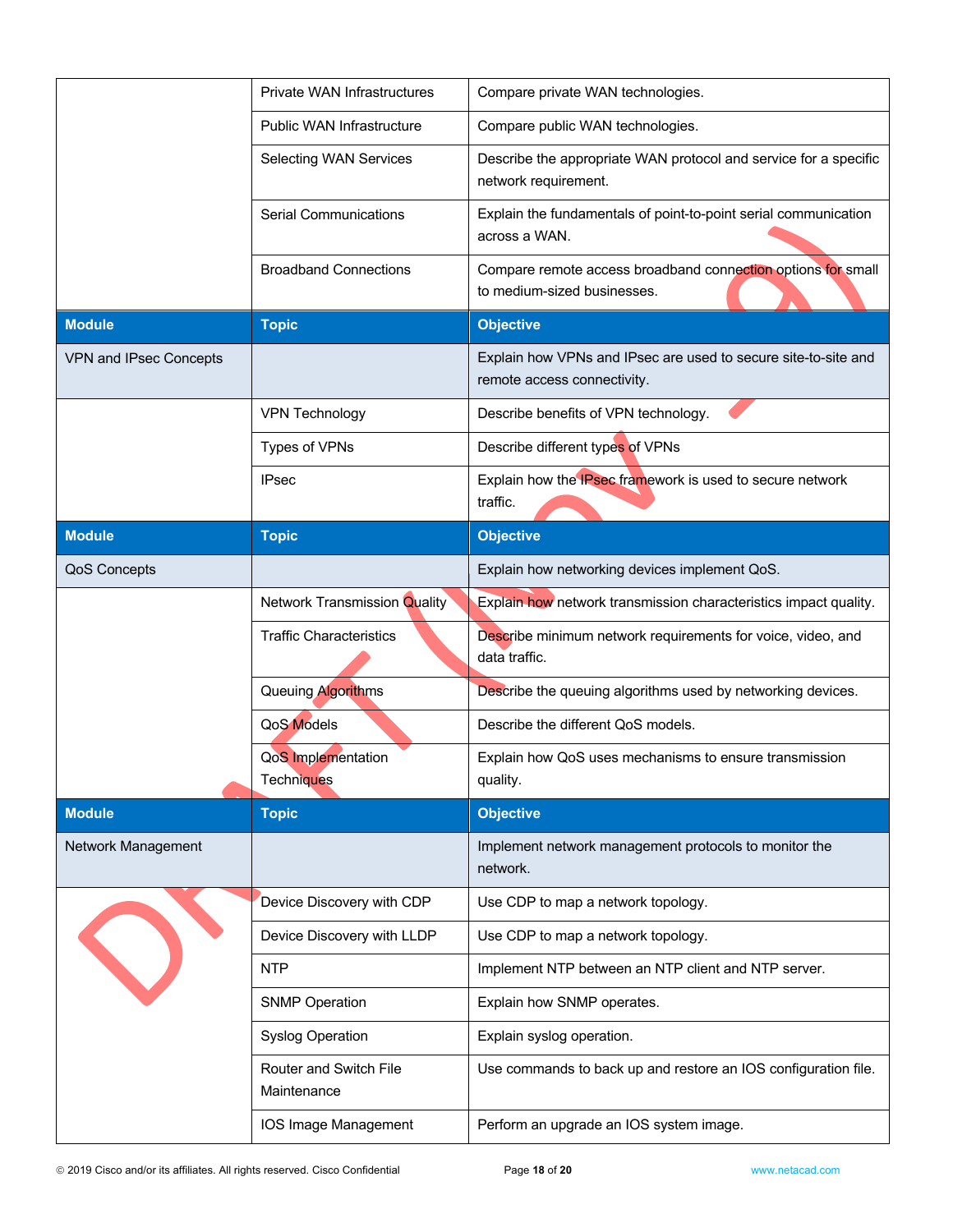| <b>Module</b>                  | <b>Topic</b>                                      | <b>Objective</b>                                                                                      |
|--------------------------------|---------------------------------------------------|-------------------------------------------------------------------------------------------------------|
| Network Design                 |                                                   | Explain the characteristics of scalable network architectures.                                        |
|                                | <b>Converged Networks</b>                         | Explain how data, voice, and video are converged in a switched<br>network.                            |
|                                | <b>Switched Networks</b>                          | Describe a switched network in a small to medium-sized<br>business.                                   |
|                                | <b>Cisco Validated Designs</b>                    | Describe hierarchical small business network designs.                                                 |
|                                | <b>Scalable Networks</b>                          | Explain considerations for designing a scalable network.                                              |
|                                | Switch Hardware                                   | Explain how switch hardware features support network<br>requirements.                                 |
|                                | <b>Router Hardware</b>                            | Describe the types of routers available for small to-medium-sized<br>business networks.               |
| <b>Module</b>                  | <b>Topic</b>                                      | <b>Objective</b>                                                                                      |
| <b>Network Troubleshooting</b> |                                                   | Troubleshoot enterprise networks.                                                                     |
|                                | <b>Network Documentation</b>                      | Explain how network documentation is developed and used to<br>troubleshoot network issues.            |
|                                | <b>Troubleshooting Process</b>                    | Describe the general troubleshooting process.                                                         |
|                                | Isolate the Issue Using Layered<br>Models         | Compare troubleshooting methods that use a systematic,<br>layered approach.                           |
|                                | <b>Troubleshooting Tools</b>                      | Describe different networking troubleshooting tools.                                                  |
|                                | Symptoms and Causes of<br><b>Network Problems</b> | Determine the symptoms and causes of network problems using<br>a layered model.                       |
|                                | <b>Troubleshooting IP Connectivity</b>            | Troubleshoot a network using the layered model.                                                       |
| <b>Module</b>                  | <b>Topic</b>                                      | <b>Objective</b>                                                                                      |
| <b>Network Virtualization</b>  |                                                   | Explain the purpose and characteristics of network virtualization.                                    |
|                                | <b>Cloud Computing</b>                            | Explain the importance of cloud computing.                                                            |
|                                | Virtualization                                    | Explain the importance of virtualization.                                                             |
|                                | Virtual Network Infrastructure                    | Describe the virtualization of network devices and services.                                          |
|                                | Software-Defined Networking                       | Describe software-defined networking.                                                                 |
|                                | Controllers                                       | Describe controllers used in network programming.                                                     |
| <b>Module</b>                  | <b>Topic</b>                                      | <b>Objective</b>                                                                                      |
| <b>Network Automation</b>      |                                                   | Explain how network automation is enabled through RESTful<br>APIs and configuration management tools. |
|                                | <b>Automation Overview</b>                        | Describe automation.                                                                                  |
|                                | Data Formats                                      | Compare JSON, YAML, and XML data formats.                                                             |